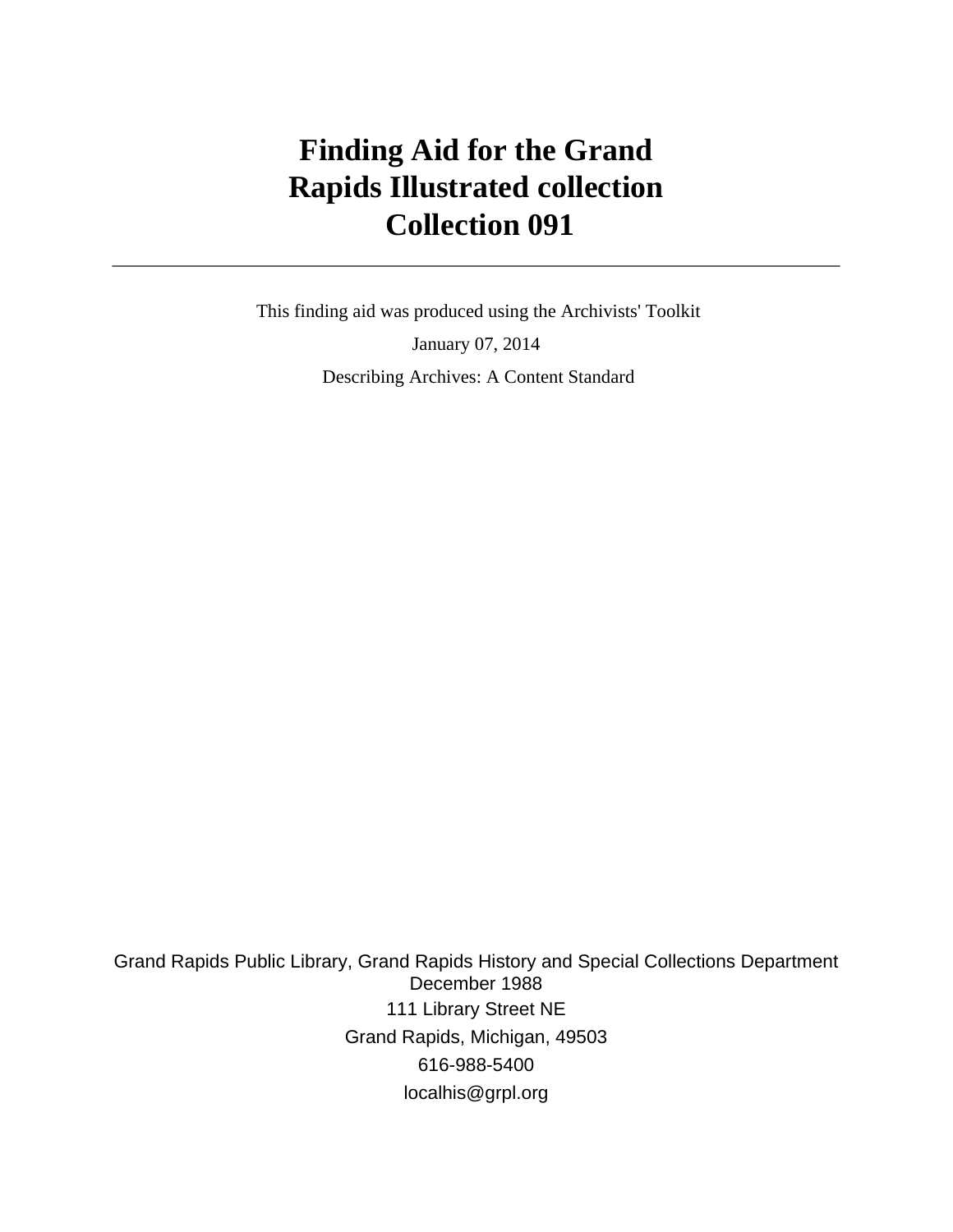# **Table of Contents**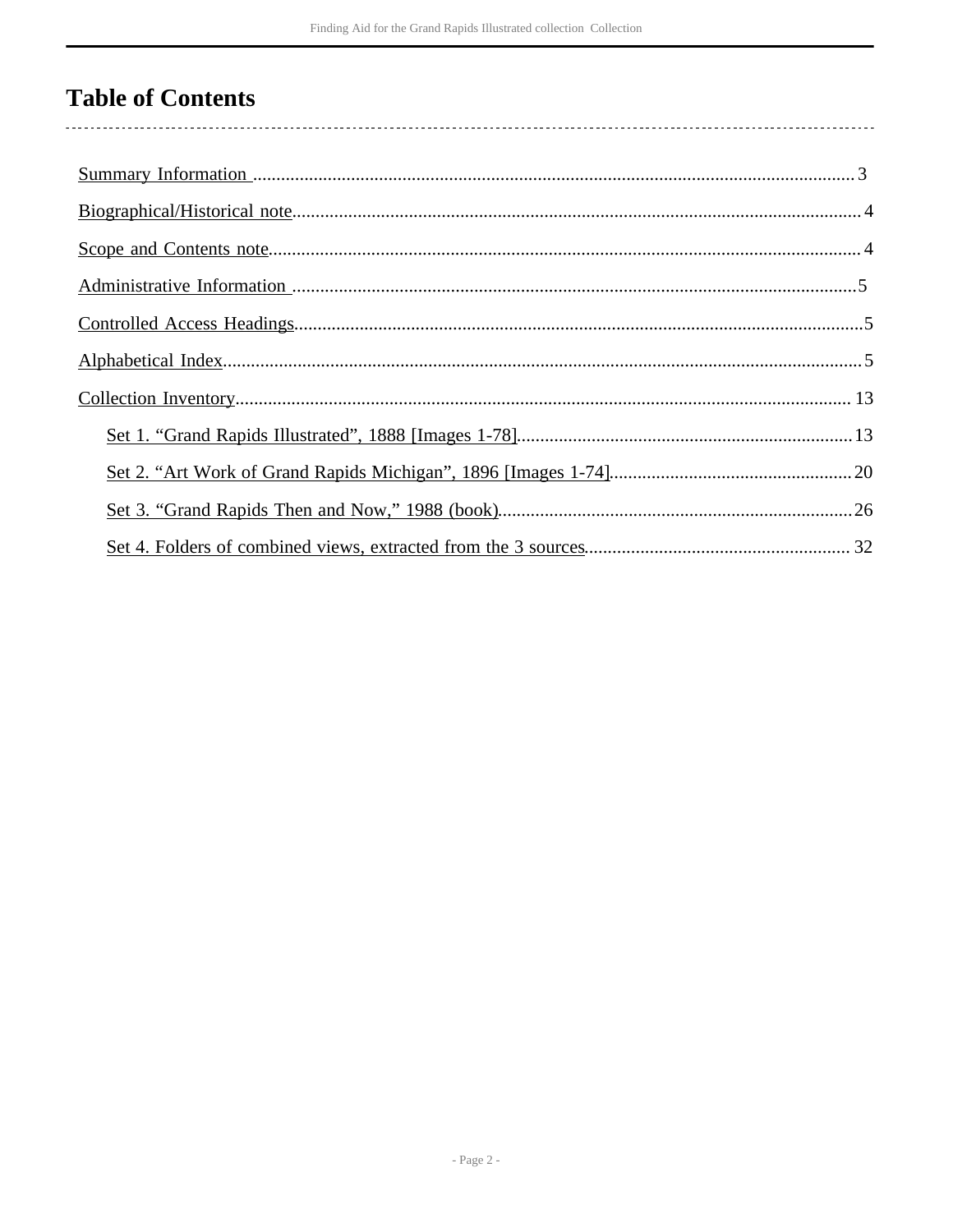# <span id="page-2-0"></span>**Summary Information**

..................................

| <b>Repository</b> | Grand Rapids Public Library, Grand Rapids History and Special<br><b>Collections Department</b>                                                                                                                                                                                                                                                                                                                                                                                                                                                                                                                                    |
|-------------------|-----------------------------------------------------------------------------------------------------------------------------------------------------------------------------------------------------------------------------------------------------------------------------------------------------------------------------------------------------------------------------------------------------------------------------------------------------------------------------------------------------------------------------------------------------------------------------------------------------------------------------------|
| <b>Title</b>      | Grand Rapids Illustrated collection                                                                                                                                                                                                                                                                                                                                                                                                                                                                                                                                                                                               |
| Date [inclusive]  | 1888-1988                                                                                                                                                                                                                                                                                                                                                                                                                                                                                                                                                                                                                         |
| <b>Extent</b>     | 3.2 Linear feet Six boxes                                                                                                                                                                                                                                                                                                                                                                                                                                                                                                                                                                                                         |
| Language          | English                                                                                                                                                                                                                                                                                                                                                                                                                                                                                                                                                                                                                           |
| <b>Abstract</b>   | The Grand Rapids Illustrated collection contains three pictorial<br>publications with images that depict Grand Rapids, Michigan. The views<br>include buildings, streets, schools, parks, houses, hospitals and so forth.<br>The three publications are: Grand Rapids Illustrated by E.B. Fisher, 1888;<br>Art Work of Grand Rapids, Michigan by L.G. Stuart, 1896 and Grand<br>Rapids Then and Now, 1988. Grand Rapids Then and Now presents sixty-<br>two views from the 1888 Grand Rapids Illustrated compared with new<br>views taken in 1988 by photographer Rex D. Larson, with text by local<br>historian James VanVulpen. |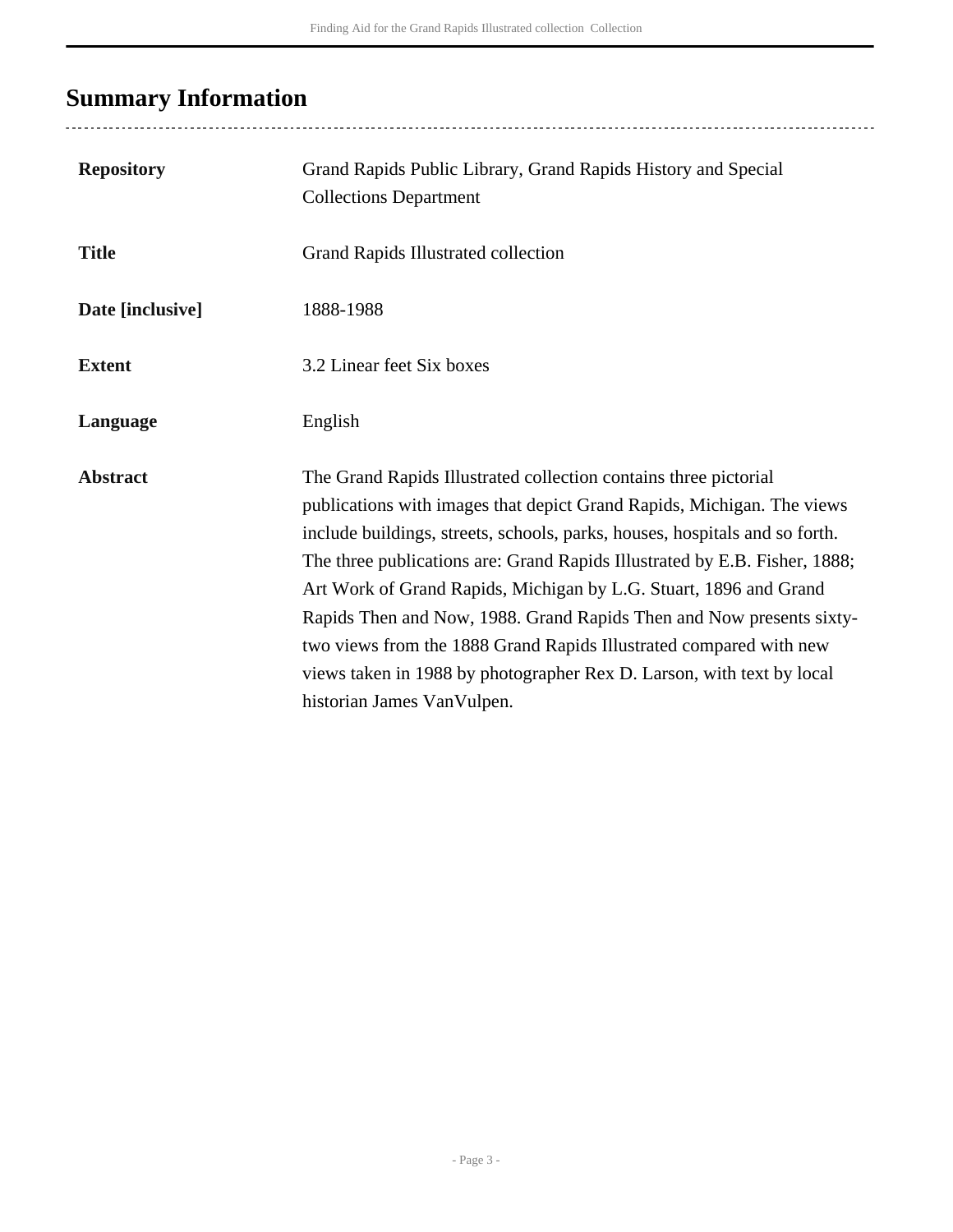## <span id="page-3-0"></span>**Biographical/Historical note**

In 1888 publisher Ernest B. Fisher published seventy-eight photographs of the Grand Rapids area in a nine-part serial titled Grand Rapids Illustrated. The parts were also subsequently bound and sold as a single unit. A bound copy was added to this collection in 2004, from the Library of Morris B. Fisher. It is worn and has loose pages, and is not to be used for photocopying or scanning.

Eight years later Lewis G. Stuart took the same idea and published seventy-four images, also in a nine part serial titled Art Work of Grand Rapids, Michigan. No original bound version has been found. A bound version which was given a local title is cataloged in WorldCat, and is now part of the Dorothy Judd Collection. This is not the original state of publication.

Grand Rapids Then and Now, published by the Grand Rapids Historical Commission in 1988, compares sixty-two views from the Fisher 1888 title with the same views in the spring of 1988.

## <span id="page-3-1"></span>**Scope and Contents note**

Contains three publications, primarily illustrations depicting Grand Rapids, Michigan views. The views included buildings, streets, schools, parks, houses and hospitals. The three publications are:

Grand Rapids Illustrated, by Ernest B. Fisher. International Publishing Company, 1888

Art Work of Grand Rapids, Michigan, 1896 by Lewis G. Stuart

Grand Rapids Then and Now, 1988 text by James VanVulpen and contemporary photographs by Rex D. Larson.

Fisher's set is notable for its views of the Grand River and riverbanks. Stuart generally used different views, though in several cases he merely published different angles of the same buildings contained in the Fisher work. Stuart, unlike Fisher, presents a wide sampling of house views and streetscapes. "Then and Now" presents views from the 1888 work and the same views in 1988.

The publications in their original format are included as available. But, the working copies of the images from the two earlier publications (those that may be photocopied), are loose plates from worn copies that have been housed in individual folders. Extra copies of the plates have also be interfiled by general subject matter in Boxes 4-5.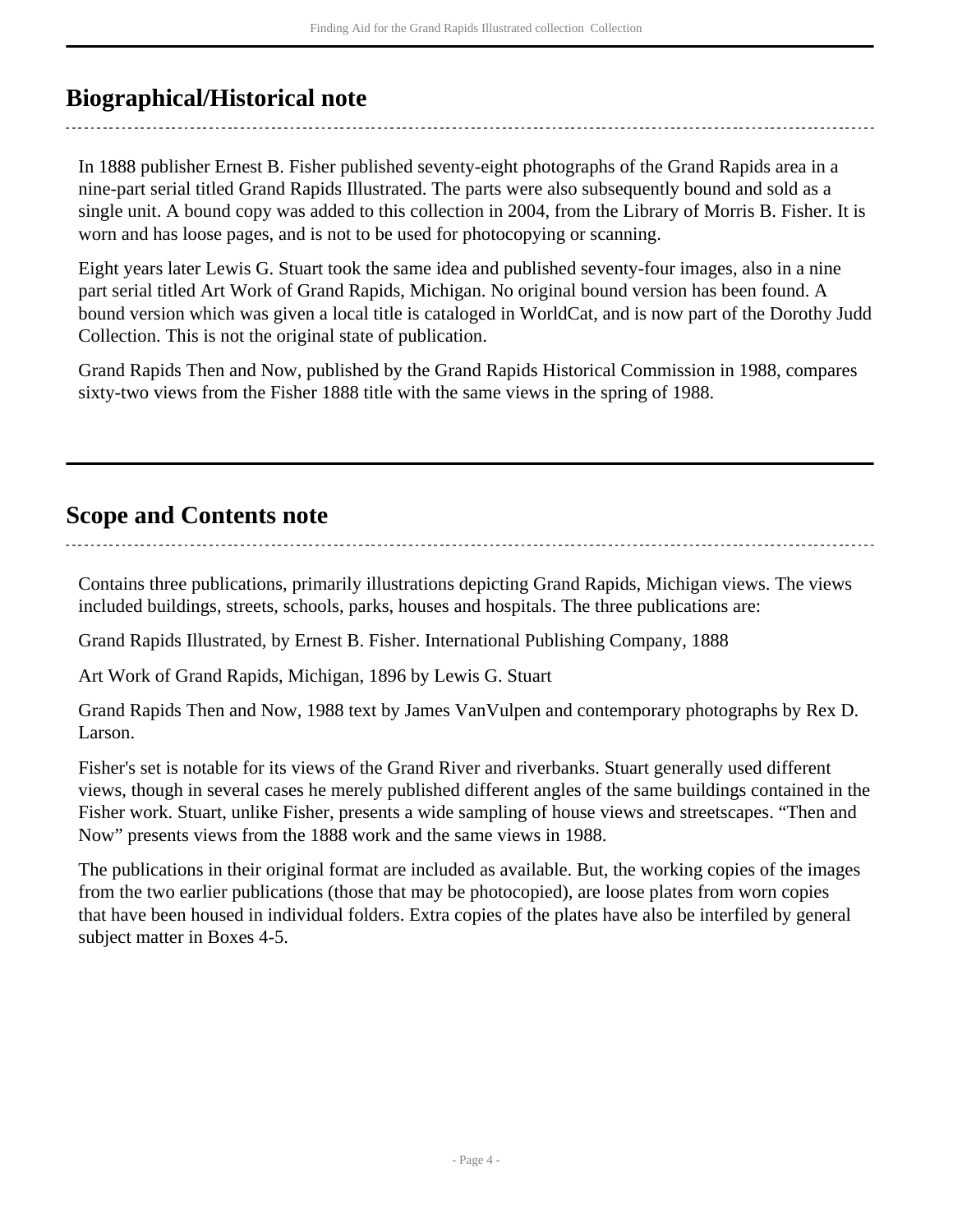## <span id="page-4-0"></span>**Administrative Information**

## **Publication Information**

Grand Rapids Public Library, Grand Rapids History and Special Collections Department December 1988

### **Immediate Source of Acquisition note**

Library purchase, Grand Rapids Historical Commission; accession number 1988.039

## <span id="page-4-1"></span>**Controlled Access Headings**

## **Genre(s)**

• photographs

## **Geographic Name(s)**

• Grand Rapids (Mich.) -- History -- Photographs

## **Subject(s)**

• Buildings -- Michigan -- Grand Rapids -- Photographs

## <span id="page-4-2"></span>**Alphabetical Index**

Key to symbols used in the alphabetical index:

"88-" = views in Grand Rapids Illustrated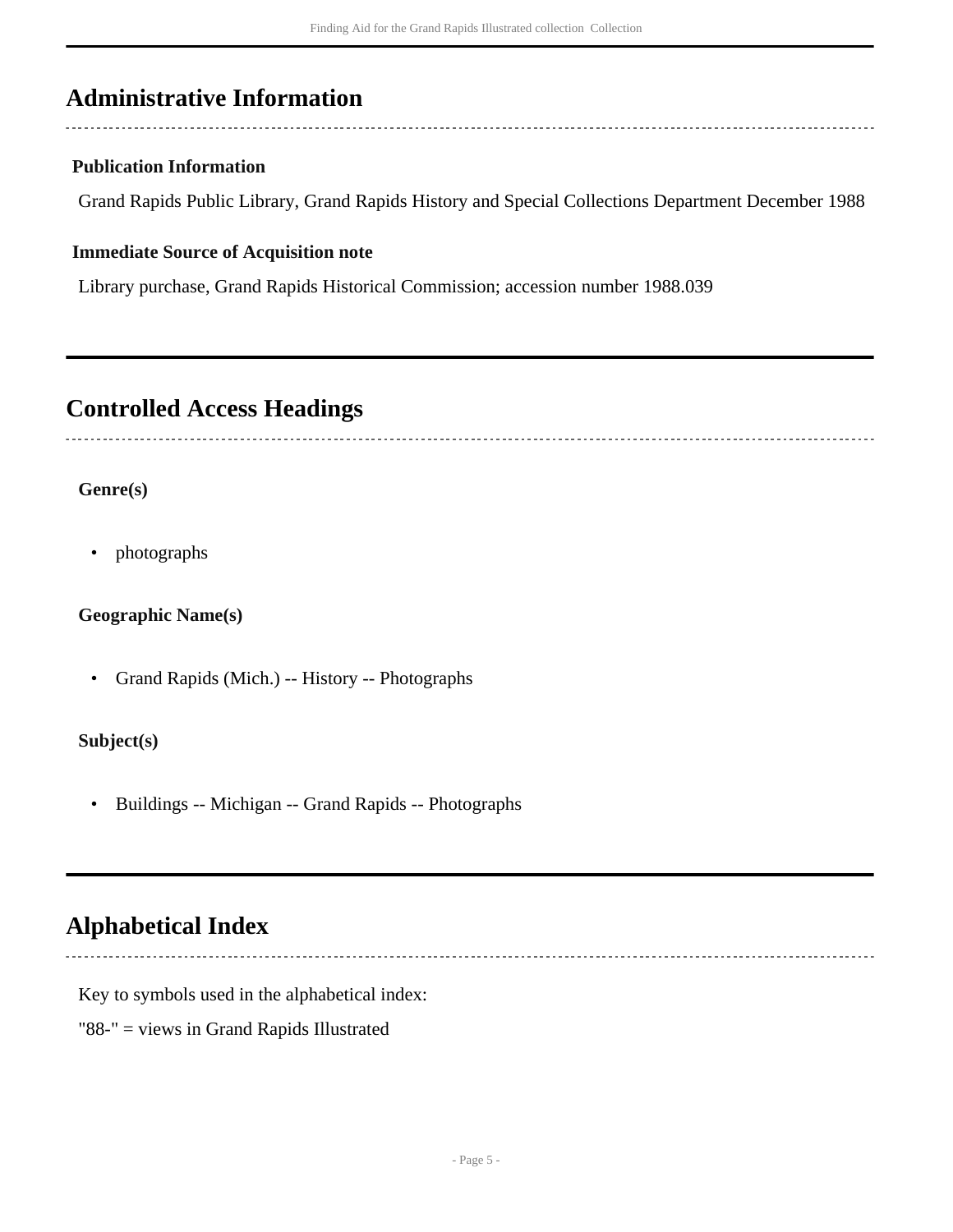- "96-" = views in Art Work of Grand Rapids
- "TN-" = views in Grand Rapids Then and Now
- "f." = separated views from all three works placed in folders

### **Alphabetical index:**

- Ah-Nab-Awen Bicentennial Park No. 33TN, f.1
- Aldrich Memorial Home No. 96-20
- All Souls Universalist Church No. 96-19
- Amberg House No. 96-26
- Amway Grand Plaza Hotel Nos. 16TN, 34TN, f.2, f.69
- Ashton Building No. 96-22
- Baker Furniture Company No. 96-74
- Belknap House No. 96-51
- Berkey & Gay Furniture Company No. 96-53
- Berkey & Gay Showroom No. 88-59, f.3
- Bissell Carpet Sweeper Factory Nos. 88-22, 96-18, 18TN, f.4
- Bostwick Street Views Nos. 88-65, 49TN, f.5
- Breweries Nos. 88-28, 28TN
- Bridge Street Views Nos. 88-27, 88-55, 96-71, 26TN, 27TN, f.6
- Bridges Nos. 88-06, 34TN
- Butterworth Hospital No. 96-41, f.100
- Calder Plaza Nos. 08TN, 09TN, f.7
- Calvin College No. 96-69, f.8
- Campau Square Views Nos. 96-09, 96-15, f.9
- Canals 88-30, 88-41, 88-42, 88-75, 96-18, 33TN, 35TN, f.29
- Campbell House No. 96-59
- Central High School Nos. 88-09, 96-21, 61TN, f.10
- Charley's Crab Restaurant No. 32TN, f.32
- Cherry Street Views Nos. 88-57, 45TN, f.11
- Chicago House (hotel) No. 88-74, f.54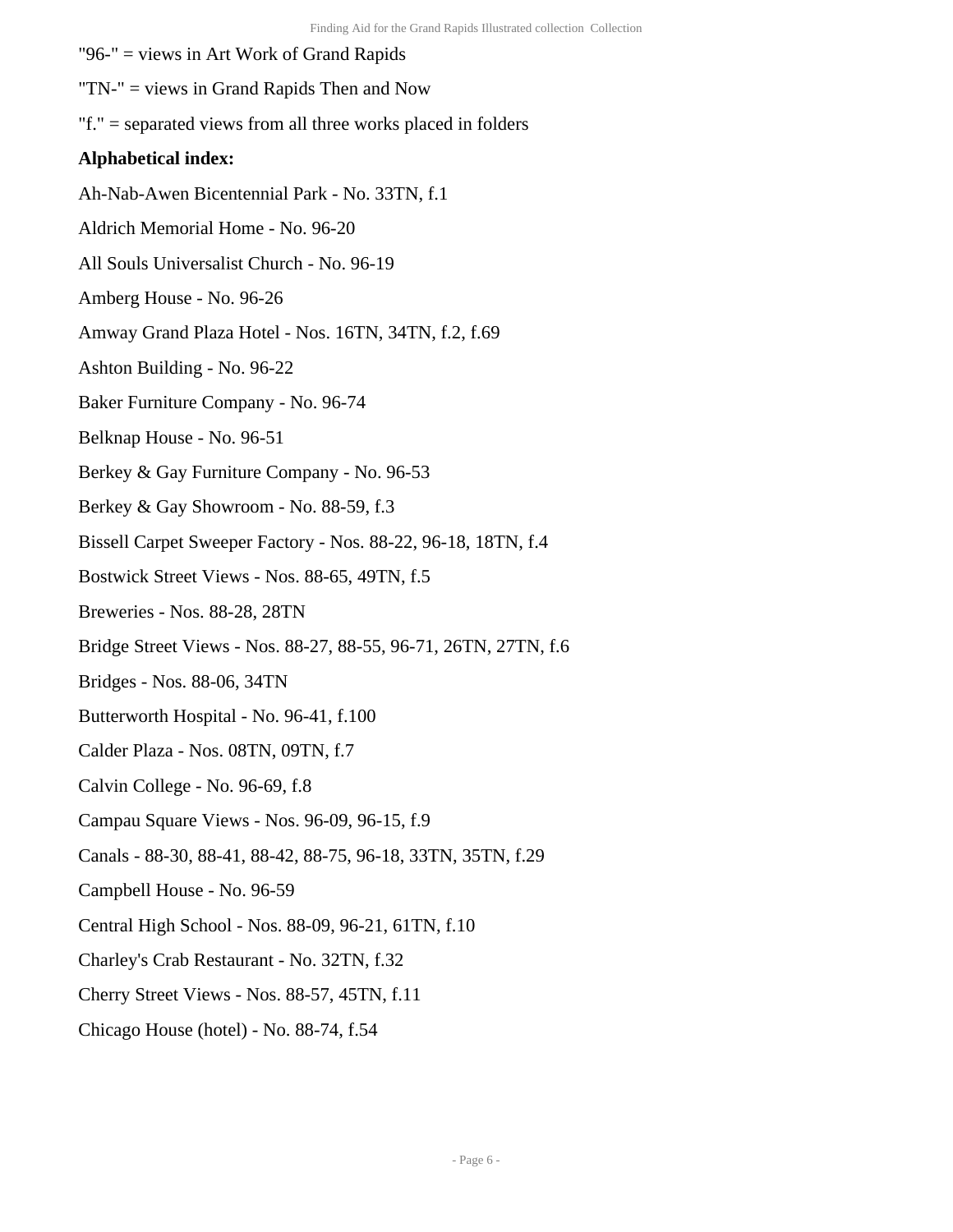Churches - Nos. 88-10, 88-46, 88-52, 96-19, 96-43, 96-63, 96-64, 05TN, 25TN, 44TN, 47TN, f.22, f.37, f.45, f.76, f.81, f.82, f.96

- Churches. Interiors Nos. 88-03, 88-66, f.79, f.80
- City Hall Nos. 88-34, 10TN, f.27
- Clarendon Hotel Nos. 88-68, 19TN, f.12
- Coldbrook Pumping Station No. 20TN, f.13
- College Avenue Views Nos. 96-46, 96-54
- Colleges No. 96-69, 54TN, f.16, f.26, f.8
- Comerica Building No. 15TN, f.57
- County Courthouse No. 96-23, f.43
- County Jail Nos. 88-31, 96-47, 38TN, f.44
- Crescent Park Nos. 88-17, 96-57, 07TN, f.14
- Crescent Street Views Nos. 88-01, 08TN, f.15
- Creston Area Views Nos. 88-64, 21TN, f.16
- Dams Nos. 88-08, 24TN, f.30
- Davenport College Nos. 41TN, 54TN, f.42
- Derby Hotel No. 88-24, f.18
- Division Avenue Views see South Division Avenue Views
- East Side Power Canal Nos. 88-41, 96-18, f.31
- Factories Nos. 88-22, 96-17, 96-18, 96-53, 96-58, 96-70, 96-74, 18TN, 30TN, 37TN, f.4, f.32, f.85, f.105
- Fire Station No.3 No. 88-25, f.19
- Fire Station No.4 No. 88-47, 09TN, f.20
- Fountain School No. 59TN, f.21
- Fountain Street Baptist Church No. 96-13, f.22
- Fox Building No. 96-48, f.101
- Fox House No. 96-34, f.23
- Fulton Street Park Nos. 88-20, 50TN, f.94
- Fulton Street Views Nos. 88-37, 96-27, 96-28, 52TN, f.24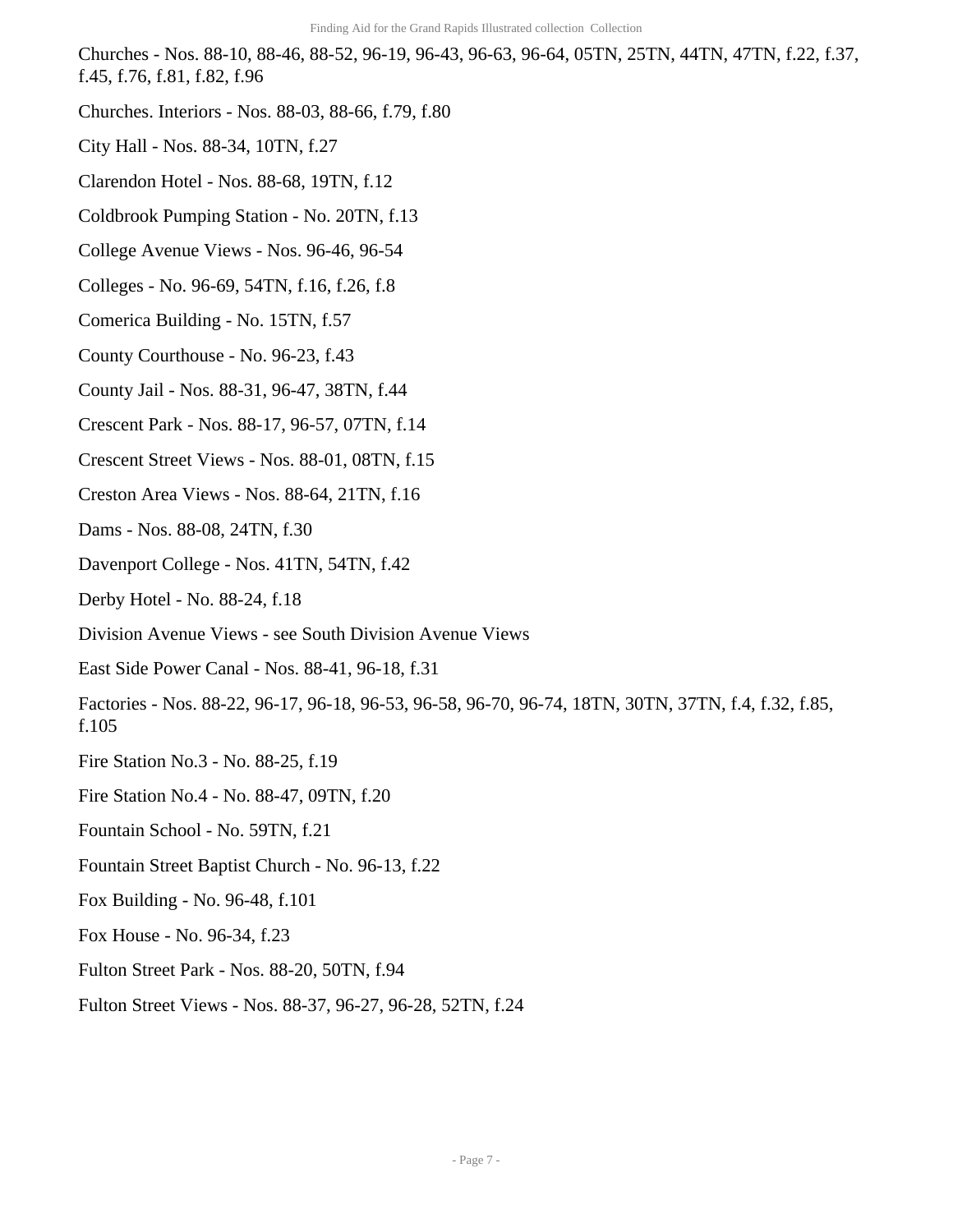- Furniture Factories Nos. 96-53, 96-58, 96-70, 96-74, 30TN, 37TN, f.85, f.105
- Gay House Nos. 88-60, 55TN, f.25
- Grace Episcopal Church No. 96-43
- Grand Rapids & Indiana RR Office Nos. 88-02, 96-05, 01TN, f.38
- Grand Rapids Art Museum No. 06TN, f.25
- Grand Rapids City Hall Nos. 88-34, 6-08, 10TN, f.26
- Grand Rapids Gas Light Works No. 96-55, f.102
- Grand Rapids Junior College No. 60TN, f.26
- Grand Rapids Junior College. Learning Center No. 61, f.28
- Grand Rapids Public Library. Creston Branch No. 21TN, f.16
- Grand Rapids Pumping Station Nos. 88-76, 96-56, 20TN, f.29
- Grand Rapids Views Nos. 88-07, 62TN, f.30
- Grand River Views Nos. 88-12, 88-23, 88-30, 88-32, 88-33, 88-41, 88-42, 88-43, 88-53, 88-75, 96-01, 96-10, 96-17, 96-18, 96-67, 32TN, 33TN, 35TN, 36TN, 37TN, 39TN, f.31
- Grand River Views. Dam Nos. 88-08, 24TN, f.32
- Grand Valley State Univ. Eberhard Center No. 39TN, f.29
- Grocerys Nos. 88-05, 27TN, 43TN, f.6
- Guiding Light Mission No. 42, f.33
- Hall of Justice No. 18, f.34
- Hawkins & Perry Building No. 88-72, 02TN, f.38
- Hazeltine & Perkins Drug Company Nos. 88-67, 14TN
- Heald House No. 96-60
- Holt House No. 88-69, f.35
- Hospitals Nos. 88-04, 96-29, 96-41, 23TN, 59TN, f.55, f.90, f.100
- Hotels Nos. 88-24, 88-39, 88-62, 88-68, 88-74, 96-39, 16TN, 19TN, 41TN, f.2, f.9, f.12, f.18, f.50, f.54, f.62, f.68, f.69
- Houseman Building Nos. 88-54, 96-38, 12TN, f.36
- Houses Nos. 88-11, 88-26, 88-36, 88-37, 88-50, 88-56, 88-57, 88-60, 88-69, 88-78, 96-06, 96-20, 96-25, 96-26, 96-27, 96-34, 96-35, 96-36, 96-50, 96-51, 96-54, 96-59, 96-60, 96-65, 96-66, 96-72, 96-73, 29TN, 46TN, 51TN, 54TN, 55TN, 58TN, f.23, f.24, f.25, f.35, f.38, f.47, f.59, f.74, f.91, f.98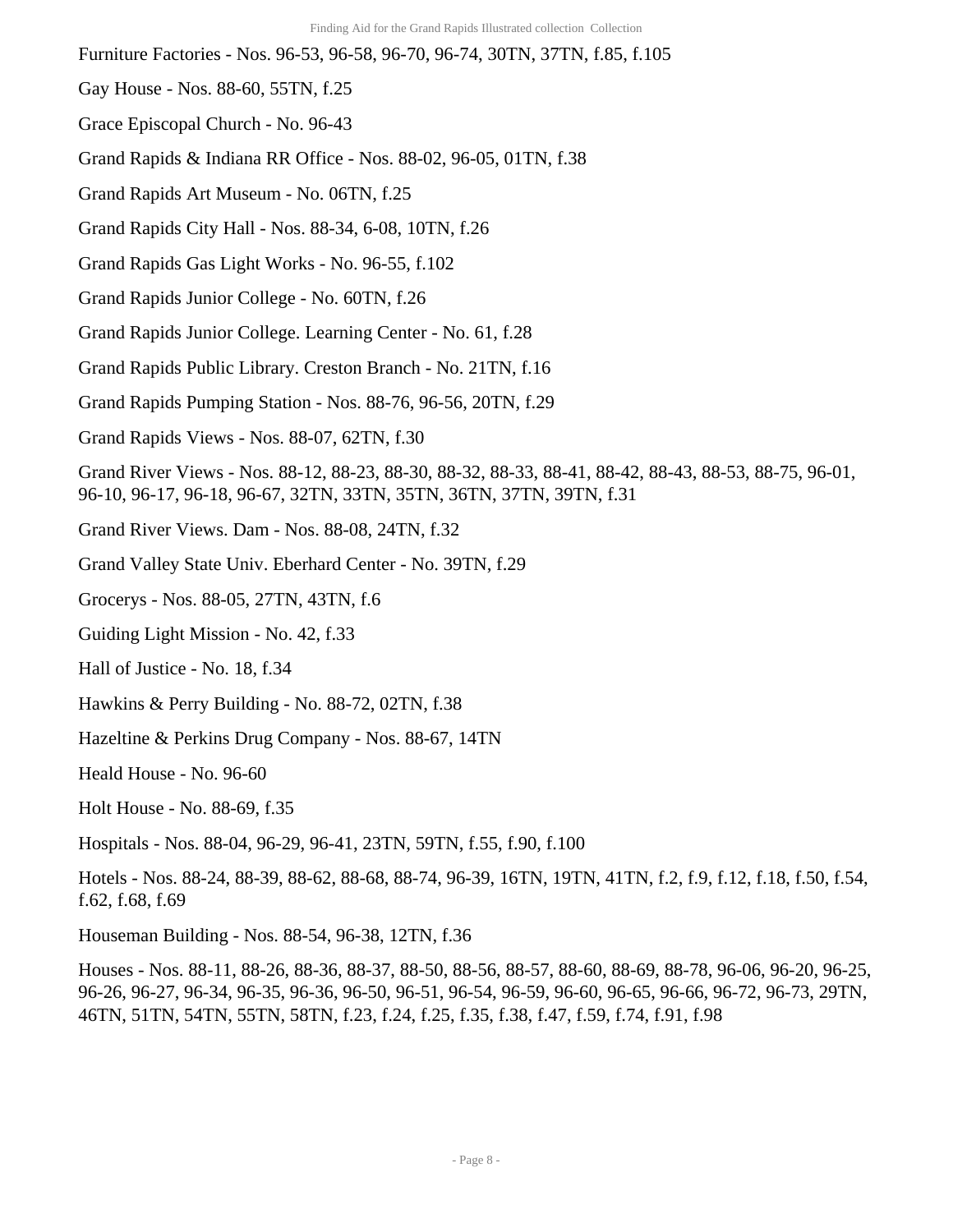- Immanuel Lutheran Church No. 96-63, f.37
- Ionia Street Views No. 88-02, 88-72, 96-05, 01TN, 02TN, f.38
- Ionia and Louis Views No. 03TN, f.39
- Jails Nos. 88-31, 96-47, 38TN, f.44
- Jefferson Avenue Views Nos. 88-50, 51TN, f.40
- John Ball Park No. 96-04, 96-32, f.41
- John Ball Park. Arch No. 96-45
- Junior Achievement Building No. 41, f.42
- Kent County Building No. 96-23, f.43
- Kent County Jail No. 88-31, 96-47, 38TN, f.44
- Knights of Pythias Buildings No. 96-22, f.106
- LaGrave Avenue Christian Reformed Church No. 44, f.45
- LaGrave Avenue Views Nos. 88-56, 44TN, f.45
- Ladies Literary Club Nos. 88-38, 48TN, f.46
- Ladies Literary Society No. 96-62
- Lafayette Avenue Views Nos. 88-26, 88-48, 96-72, 53TN, f.47
- Lakeside Club No. 96-40, f.48
- Ledyard Building Nos. 88-14, 11TN, f.49
- Lemon House No. 96-50
- Leonard Building No. 96-52, f.103
- Lincoln Park Views No. 96-16, f.104
- Little Sisters of the Poor Home No. 96-44
- Livingston Hotel Nos. 88-62, 41TN, f.50
- Lyon Street Views No. 88-73, 58TN, 60TN, f.51
- Madison Avenue School No. 96-30, f.52
- Madison Avenue Views Nos 96-06, 96-36, f.53
- Manger Hotel No. 19TN, f.62
- Market Street Views No. 88-74, f.54
- Michigan Chair Company No. 96-74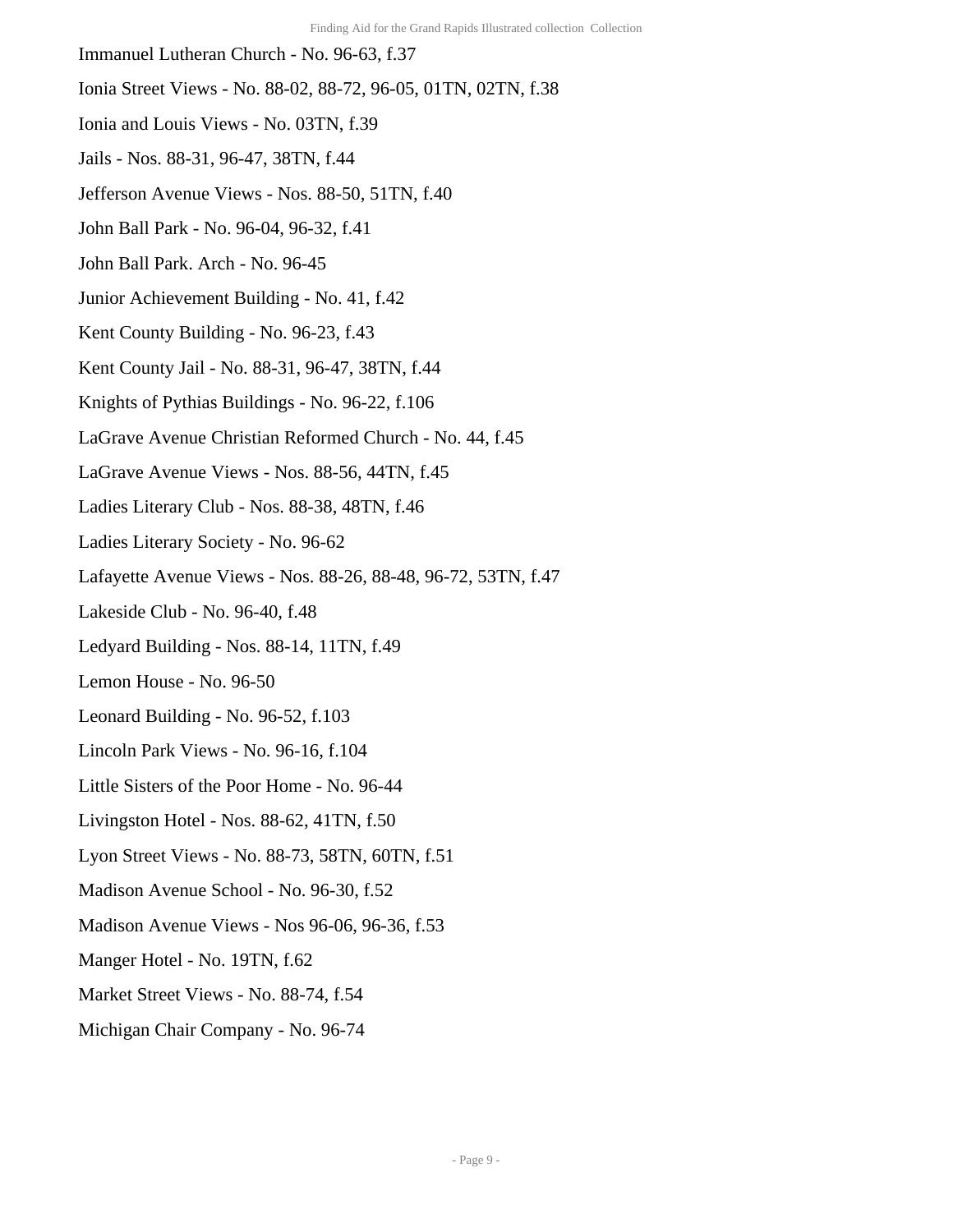- Michigan Masonic Home No. 96-07
- Michigan Trust Building No. 96-03
- Michigan Veterans Facility No. 88-19, 96-24, 23TN, f.55
- Michigan Veterans Facility. Dining Room No. 88-21
- Missions No. 42TN, f.33
- Monroe Avenue Views Nos. 88-63, 96-02, 96-49, 17TN, f.56
- Monroe Center Amphitheater No. 15TN, f.57
- Monroe Center Views Nos. 88-35, 88-45, 96-42, 04TN, 40TN, f.58
- Morris Avenue Views No. 96-37, f.59
- Morton House (hotel) No. 96-39
- O-Wash-Ta-Nong Boat Club Building Nos. 88-13, 03TN, f.60
- O-Wash-Ta-Nong Boat Clubhouse No. 88-15, 56TN, f.61
- Olds Manor No. 19TN, f.62
- Oldtown Riverfront Building No. 38TN, f.63
- Optical Supply, Inc. No. 22TN, f.64
- Oriel Cabinet Company No. 96-58, f.105
- Orphanages No. 96-61, f.107
- Ottawa Street Views Nos. 88-67, 14TN, f.65
- Ottawa and Lyon Views No. 10TN, f.66
- Ottawa and Pearl Views No. 12TN, f.67
- Page's Drug Store Nos. 88-64, 21TN, f.16
- Pantlind Hotel Nos. 88-39, 16TN, f.68
- Parking Ramps No. 49TN, f.5
- Parks Nos. 88-20, 96-16, 96-32, 96-57, 07TN, 31TN, 33TN, 50TN, f.1, f.14, f.41, f.87, f.94
- Pearl Street Bridge Nos. 88-06, 34TN, f.69
- Peck's Drug Store Nos. 88-45, 40TN, f.56
- Peninsular Club No. 88-18, 96-68, 13T, f.70
- People. Larson, Rex D. f.71
- People. VanVulpen, James f.71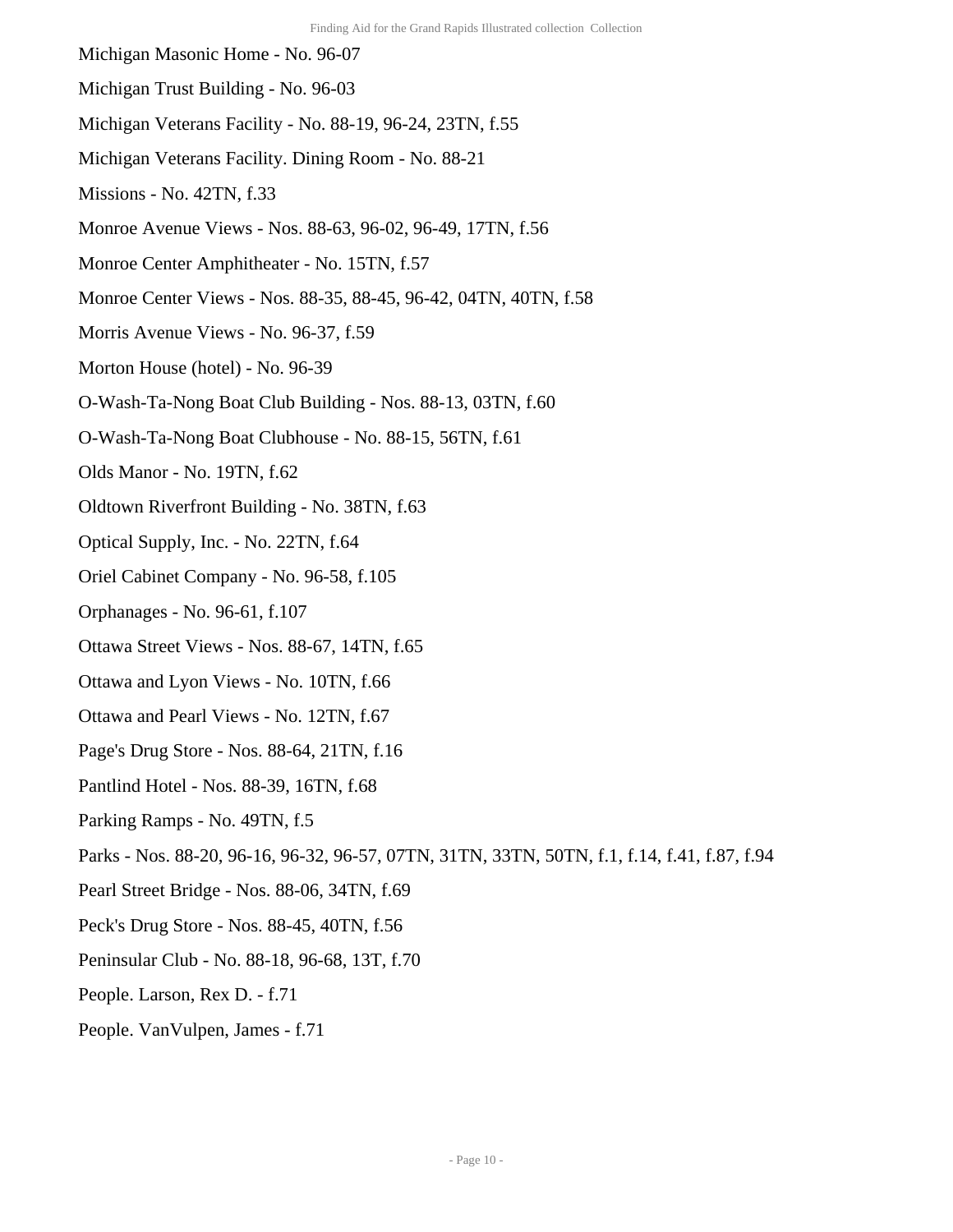- Pharmacies No. 88-45, 88-64, 21TN, 26TN, 40TN, f.5, f.16 Phoenix Furniture Company - Nos. 96-70, 30TN, f.85 Plainfield Avenue School - No. 88-29, 22TN, f.72 Plaster Mill - No. 88-58, f.73 Prospect Avenue Views - Nos. 96-65, 96-66, f.74 Pythian Building - see Knights of Pythias Building Reeds Lake Views - Nos. 88-16, 96-14, 32TN, 57TN, f.75 Restaurants - No. 32TN, f.32 Rowe Hotel - No. 19TN, f.62 Russell & Simmons Carriage Works - No. 88-74, f.54 Schools - Nos. 88-09, 88-29, 88-40, 88-70, 88-71, 96-21, 96-30, 96-31, 22TN, 31TN, 42TN, 59T, f.9, f.20, f.52, f.77, f.86, f.89, f.99
	- Second Street Methodist-Episcopal Church No. 96-64, f.76
	- Shanahan House No. 96-25
	- South Division Avenue School Nos. 88-70, 42TN, No. f.77
	- South Division Avenue Views Nos. 88-05, 43TN, f.78
	- Spring House No. 96-35
	- Square Centre No. 15, f.57
	- St. Andrews Church. Interior No. 88-66, f.79
	- St. James Church. Interior No. 88-03, f.80
	- St. John's Orphanage No. 96-61, f.107
	- St. Mark's Episcopal Church Nos. 88-52, 05TN, f.81
	- St. Mary's Church Nos. 88-46, 25, f.82
	- Steps No. 88-51, f.83
	- Stocking Street Views Nos. 88-28, 28TN, f.84
	- Stow & Davis Company No. 30, f.85
	- Straight Street School No. 88-71, 31TN, f.86
	- Straight and Watson Views No. 31, f.87
	- Summer Street Views Nos. 88-61, 29TN, f.88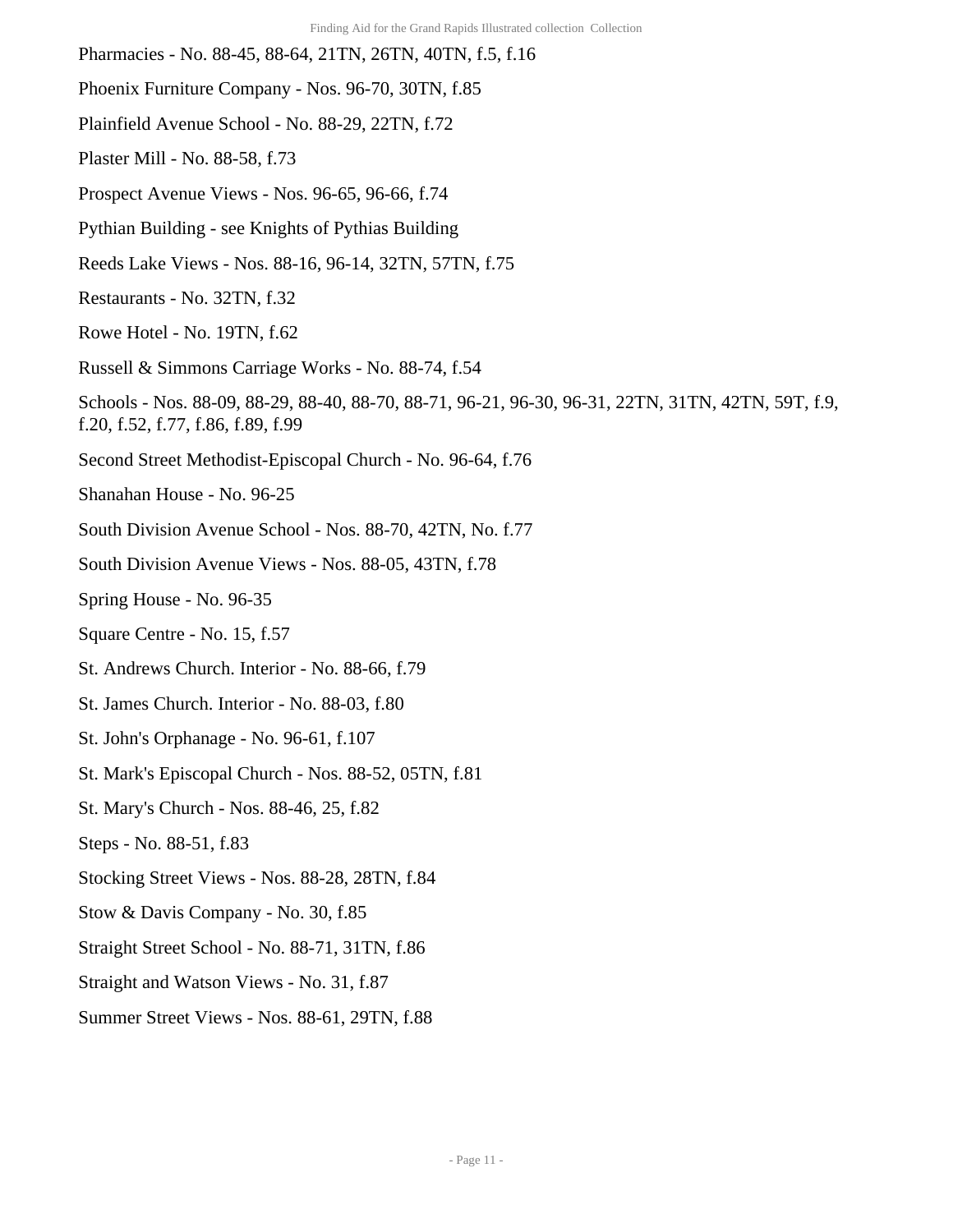- Sweets Hotel Nos. 88-39, 16TN
- Turner Street School No. 88-40, f.89
- U.B.A. Hospital Nos. 88-04, 96-29, 59TN, f.90
- Uhl House No. 88-11, f.91
- United States Federal Building Nos. 88-44, 06TN, f.92
- Valley City Street & Cable Co. Power House No. 88-77, 58TN, f.93
- Veith and Rathbun Eagle Brewery Nos. 88-28, 28TN
- Veterans Park Nos. 88-20, 96-13, 50TN, f.94
- Voigt Mill No. 88-53
- Washington Avenue Views No. 96-73
- Washington and State Views Nos. 88-36, 46TN, f.95
- Waterloo and Ellsworth Views No. 88-74
- West Side Drug Store Nos. 88-55, 26TN, f.6
- West Side Power Canal Nos. 88-30, 88-42, 88-75, 33TN, 35TN, f.31
- Westminster Presbyterian Church Nos. 88-10, 96-11, 47TN, f.96
- Widdicomb Building Nos. 88-49, 15TN, f.97
- Widdicomb Street School No. 96-31, f.99
- Widdicomb, Harry House No. 54TN, f.98
- Widdicomb, William House No. 88-78, f.98

YMCA - No. 96-33

#### **Copies found elsewhere in the Collections**

GR Illustrated #64, Plainfield at Coit, Creston Area views, including building which became the Creston Library. See copy in Coll. 109, 12/12/2001.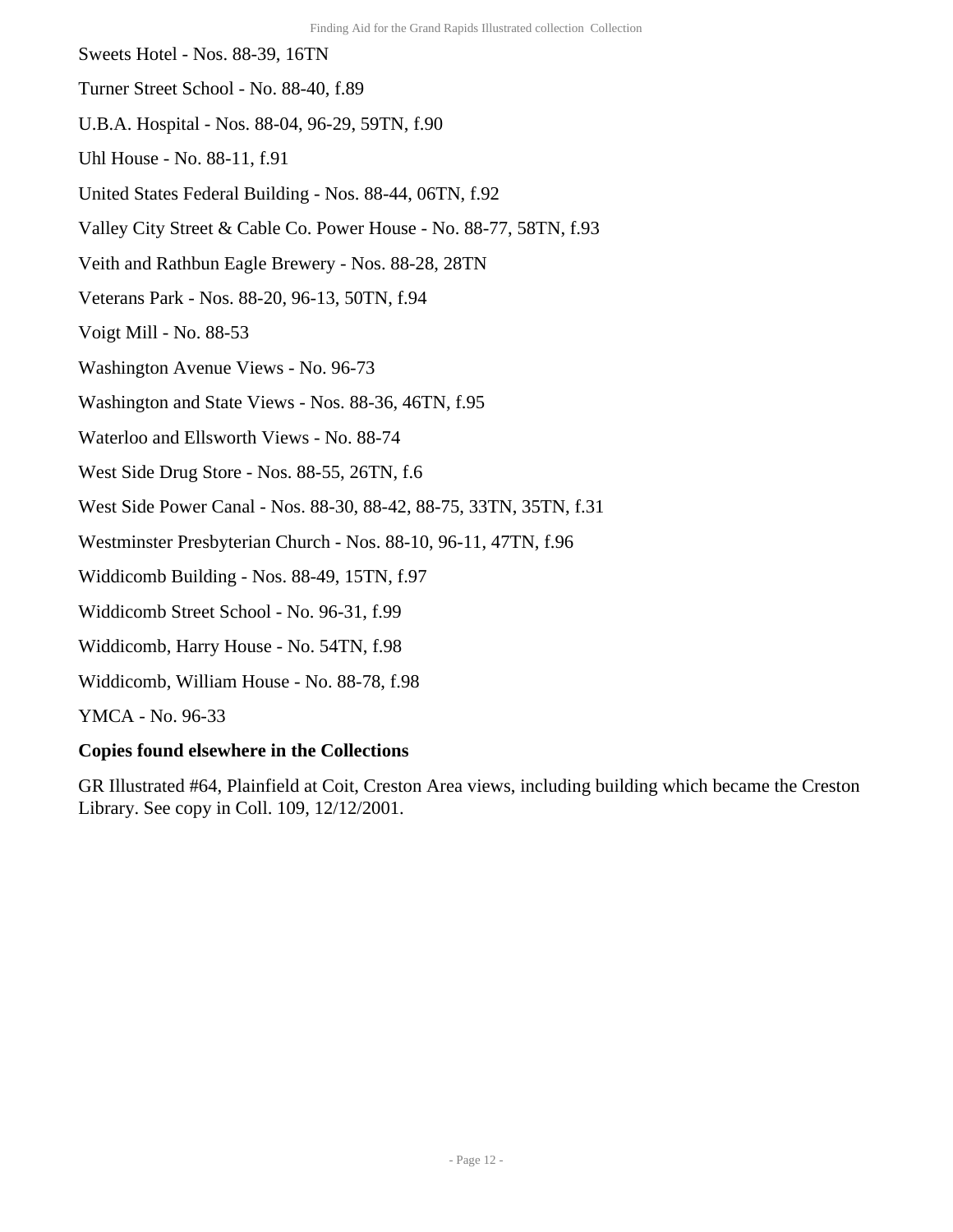# <span id="page-12-0"></span>**Collection Inventory**

<span id="page-12-1"></span>

|  |  |  |  |  | Set 1. "Grand Rapids Illustrated", 1888 [Images 1-78] |
|--|--|--|--|--|-------------------------------------------------------|
|--|--|--|--|--|-------------------------------------------------------|

|                                                       | <b>Box</b>   | <b>Folder</b> |
|-------------------------------------------------------|--------------|---------------|
| 88.01: Entrance to Crescent Park                      | $\mathbf{1}$ | $\mathbf{1}$  |
| 88.02: Ionia Street Views from GR & IRR Office        | $\mathbf{1}$ | $\mathbf{1}$  |
| 88.03: St. James Church. Interior                     | $\mathbf{1}$ | $\mathbf{1}$  |
| 88.04: U.B.A. Hospital [Union Benevolent Association] | $\mathbf{1}$ | $\mathbf{1}$  |
| 88.05: South Division St. from 6th Ave.               | $\mathbf{1}$ | $\mathbf{1}$  |
| 88.06: Pearl Street Bridge                            | $\mathbf{1}$ | $\mathbf{1}$  |
| 88.07: B/I West [Grand River View]                    | $\mathbf{1}$ | $\mathbf{1}$  |
| 88.08: Dam.[Grand River View]                         | $\mathbf{1}$ | $\mathbf{1}$  |
| Part 2                                                |              |               |
|                                                       | <b>Box</b>   | <b>Folder</b> |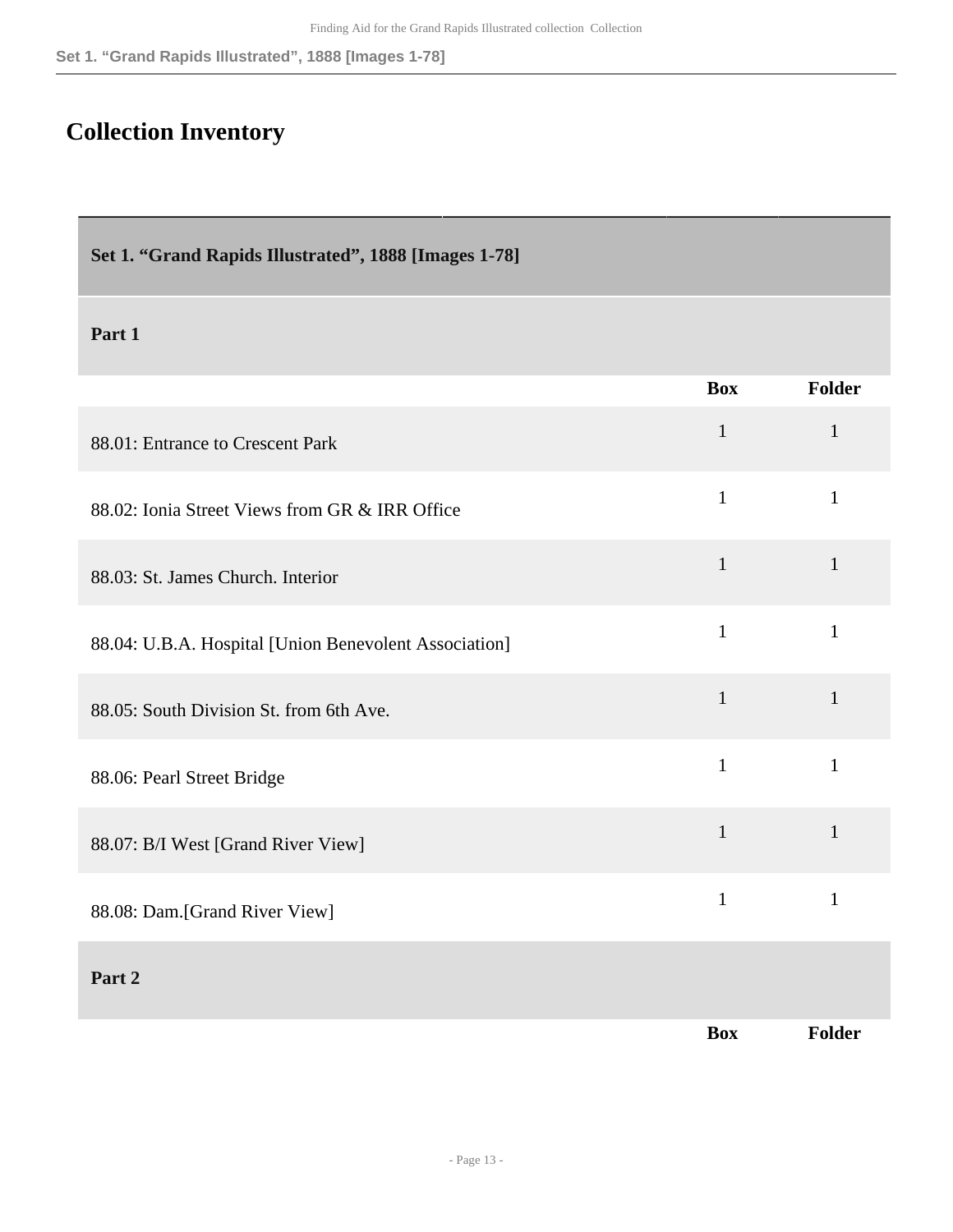| 88.09: [Central] High School Building                | $\mathbf{1}$ | $\overline{2}$ |
|------------------------------------------------------|--------------|----------------|
| 88.10: Westminster Presbyterian Church               | $\mathbf{1}$ | $\overline{2}$ |
| 88.11: Residence of E.F.Uhl                          | $\mathbf{1}$ | $\overline{2}$ |
| 88.12: View from Pearl St. Bridge [Grand River View] | $\mathbf{1}$ | $\overline{2}$ |
| 88.13: O-Wash-Ta-Nong Boat Club [Building]           | $\mathbf{1}$ | $\overline{2}$ |
| 88.14: Ledyard Block                                 | $\mathbf{1}$ | $\overline{2}$ |
| 88.15: O-Wash-Ta-Nong Club Boat House at Reeds Lake  | $\mathbf{1}$ | $\overline{2}$ |
| 88.16: Scene at Reeds Lake                           | $\mathbf{1}$ | $\overline{2}$ |
| Part 3                                               |              |                |
|                                                      | <b>Box</b>   | <b>Folder</b>  |
| 88.17: Crescent East from Kent St.                   | $\mathbf{1}$ | 3              |
| 88.18: Peninsular Club                               | $\mathbf{1}$ | 3              |
| 88.19: [Michigan Veterans Facility] Soldiers' Home   | $\mathbf{1}$ | 3              |
| 88.20: [Veterans Park] Fulton St. Park               | $\mathbf 1$  | $\mathfrak{Z}$ |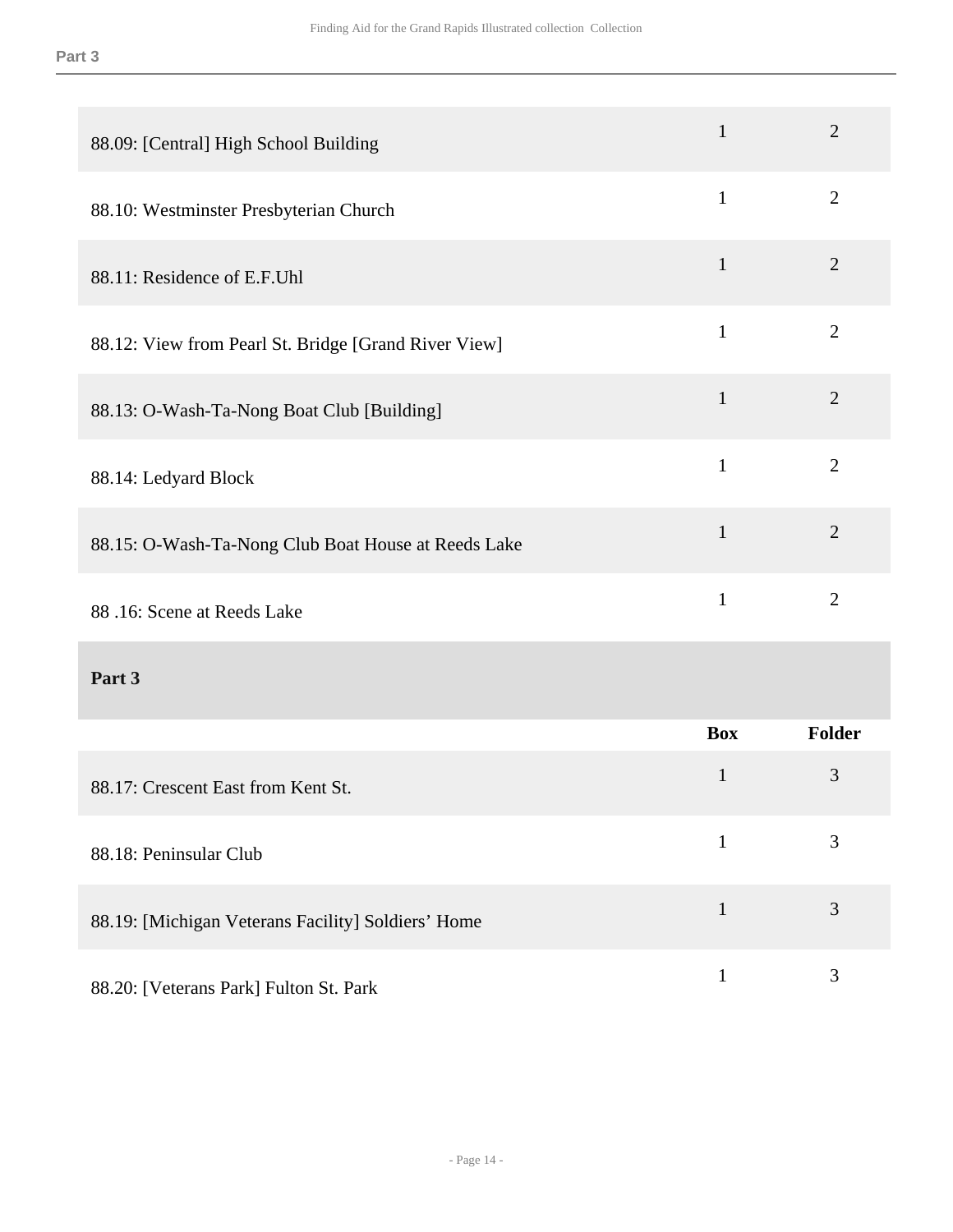| 88.21: [Michigan Veterans Facility] Dining Room, Soldiers' Home | $\mathbf{1}$ | 3              |
|-----------------------------------------------------------------|--------------|----------------|
| 88.22: Bissell Carpet Sweeper Factory-Largest in the World      | $\mathbf{1}$ | 3              |
| 88.23: Birds eye from River [Grand River View]                  | $\mathbf{1}$ | 3              |
| Part 4                                                          |              |                |
|                                                                 | <b>Box</b>   | Folder         |
| 88.24: Derby [Hotel]                                            | $\mathbf{1}$ | $\overline{4}$ |
| 88.25: Fire Station No.3                                        | $\mathbf{1}$ | $\overline{4}$ |
| 88.26: View on Lafayette Avenue                                 | $\mathbf{1}$ | $\overline{4}$ |
| 88.27: West Bridge St. looking East                             | $\mathbf{1}$ | $\overline{4}$ |
| 88.28: Stocking Street                                          | $\mathbf{1}$ | $\overline{4}$ |
| 88.29: Plainfield Avenue School                                 | $\mathbf{1}$ | $\overline{4}$ |
| 89.30: From Pearl St. Bridge looking West [Grand River View]    | $\mathbf{1}$ | $\overline{4}$ |
| 88.31: [Kent] County Jail                                       | $\mathbf{1}$ | $\overline{4}$ |
| 88.32: River Scene[Grand River View]                            | $\mathbf{1}$ | $\overline{4}$ |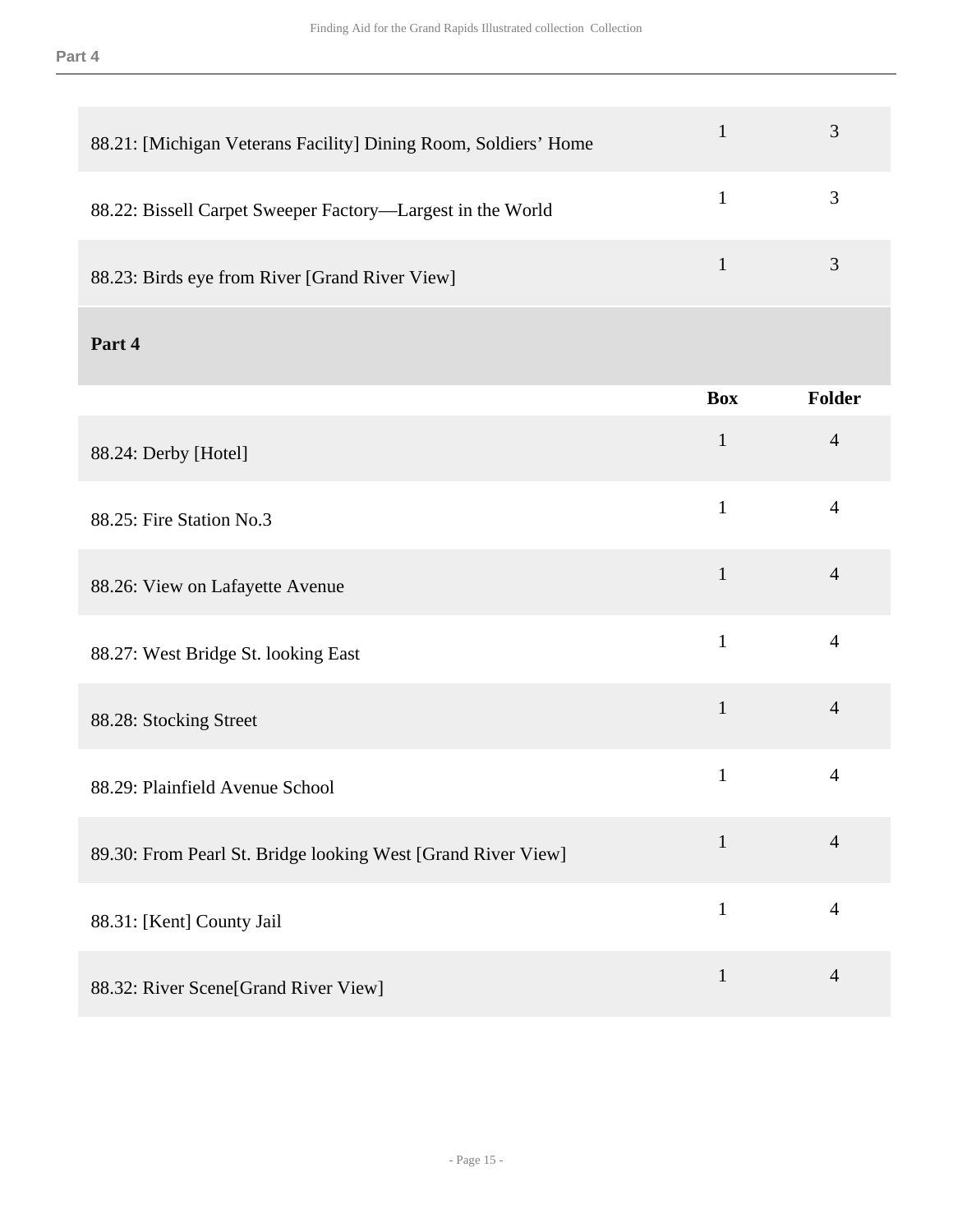|                                                         | <b>Box</b>   | Folder         |
|---------------------------------------------------------|--------------|----------------|
| 88.33: Scene[Grand River View]                          | $\mathbf{1}$ | 5              |
| 88.34: [Grand Rapids] City Hall                         | $\mathbf{1}$ | 5              |
| 88.35: Monroe St. from "the Morton" [Monroe Center]     | $\mathbf{1}$ | 5              |
| 88.36: Washington and State Streets from Jefferson Ave. | $\mathbf{1}$ | 5              |
| 88.37: E. Fulton Street                                 | $\mathbf{1}$ | 5              |
| 88.38: Ladies Literary Club                             | $\mathbf{1}$ | 5              |
| 88.39: Sweet's[Pantlind] Hotel                          | $\mathbf{1}$ | 5              |
| 88.40: Turner Street School                             | $\mathbf{1}$ | 5              |
| 88.41: Birdseye looking East [Grand River View]         | $\mathbf{1}$ | $\mathfrak{S}$ |
| 88.42: The Race [Grand River View]                      | $\mathbf{1}$ | 5              |
| Part 6                                                  |              |                |
|                                                         | <b>Box</b>   | Folder         |
| 88.43: South from G.R.I. Bridge [Grand River View]      | $\mathbf{1}$ | 6              |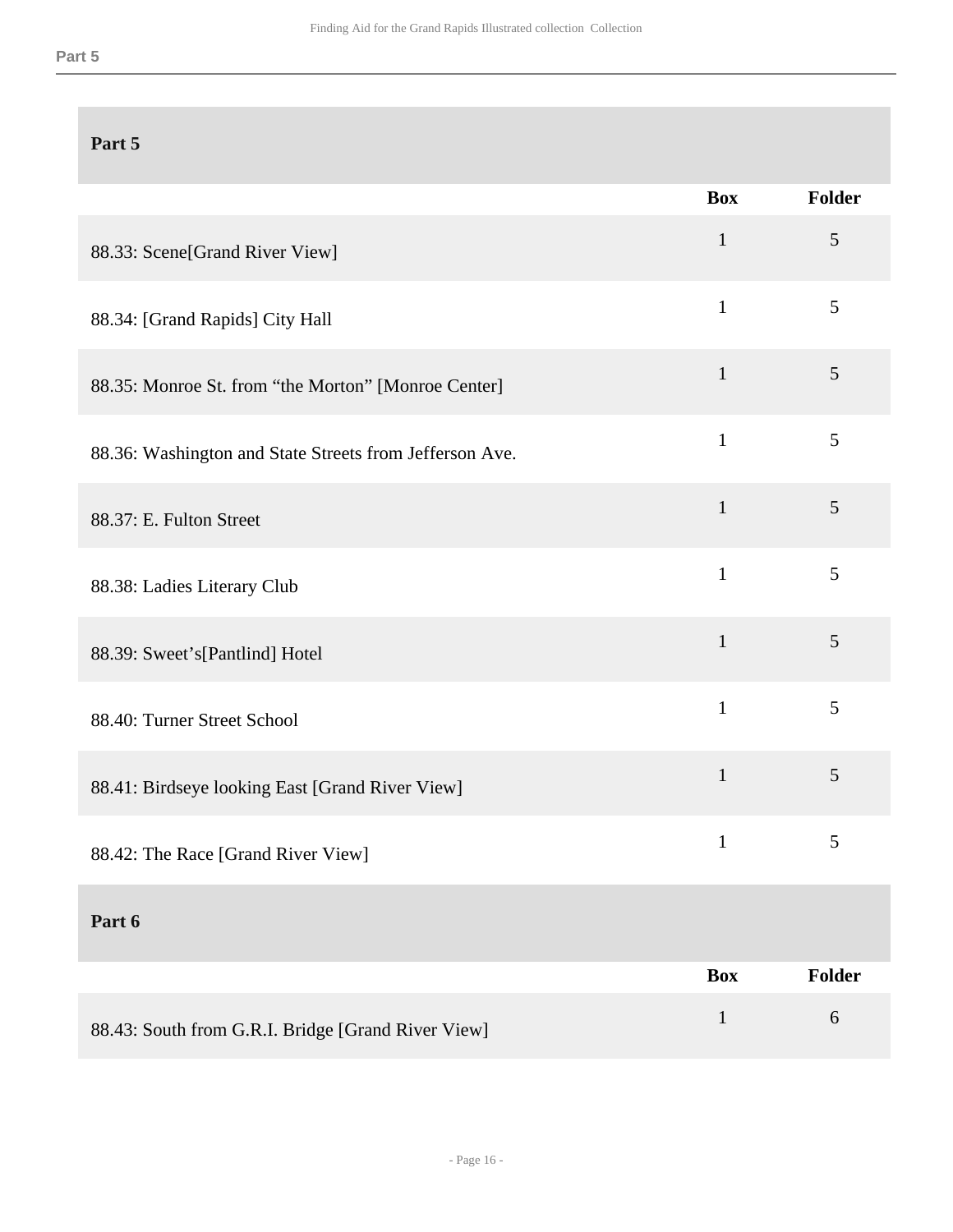| 88.44: Government Building [U.S. Federal Building/Post Office] | $\mathbf{1}$ | 6                |
|----------------------------------------------------------------|--------------|------------------|
| 88.45: Monroe St. from Division [Monroe Center]                | $\mathbf{1}$ | 6                |
| 88.46: St. Marys Church                                        | $\mathbf{1}$ | 6                |
| 88.47: Engine House No.4 [Fire Station]                        | $\mathbf{1}$ | 6                |
| 88.48: South Lafayette from Fulton St.                         | $\mathbf{1}$ | 6                |
| 88.49: Widdicomb Building                                      | $\mathbf{1}$ | 6                |
| 88.50: Jefferson Ave. South from East Fulton St.               | $\mathbf{1}$ | 6                |
| 88.51: Steps                                                   | $\mathbf{1}$ | 6                |
| 88.52: St. Marks Episcopal Church                              | $\mathbf{1}$ | 6                |
| Part 7                                                         |              |                  |
|                                                                | <b>Box</b>   | Folder           |
| 88.53: West from Bridge St. [Grand River View]                 | $\mathbf{1}$ | $\overline{7}$   |
| 88.54: Houseman Block                                          | $\mathbf{1}$ | $\boldsymbol{7}$ |
| 88.55: West Bridge Street                                      | $\mathbf{1}$ | $\overline{7}$   |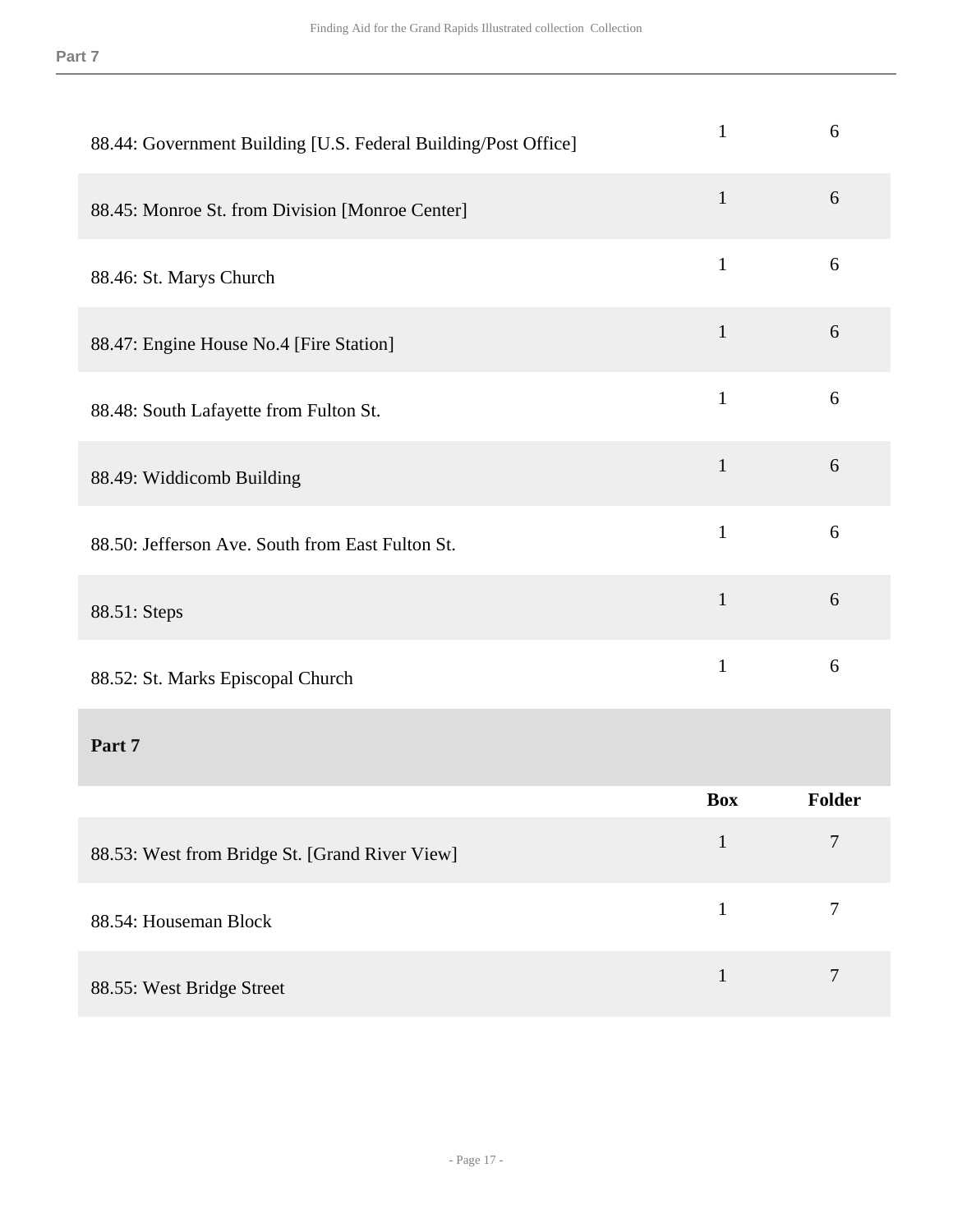| 88.56: LaGrave St. North from Cherry                                            | $\mathbf{1}$ | $\tau$         |
|---------------------------------------------------------------------------------|--------------|----------------|
| 88.57: Cherry Street East from Jefferson Ave.                                   | $\mathbf{1}$ | $\tau$         |
| 88.58: Plaster Mill                                                             | $\mathbf{1}$ | $\tau$         |
| 88.59: Berkey & Gay Warerooms & Office of Furniture Co. [Showroom]<br>[Etching] | $\mathbf{1}$ | $\overline{7}$ |
| 88.60: Residence of Geo. W. Gay [House]                                         | $\mathbf{1}$ | $\tau$         |
| Part 8                                                                          |              |                |
|                                                                                 | <b>Box</b>   |                |
|                                                                                 |              | Folder         |
| 88.61: Summer Street from Allen                                                 | $\mathbf{1}$ | 8              |
| 88.62: Livingston Hotel                                                         | $\mathbf{1}$ | 8              |
| 88.63: Canal St. from Monroe [Monroe Avenue Views]                              | $\mathbf{1}$ | 8              |
| 88.64: Plainfield & Coit Ave. [Creston Area Views]                              | $\mathbf{1}$ | 8              |
| 88.65: Bostwick St. North from Fountain                                         | $\mathbf{1}$ | 8              |
| 88.66: St. Andrews Church. Interior                                             | $\mathbf{1}$ | 8              |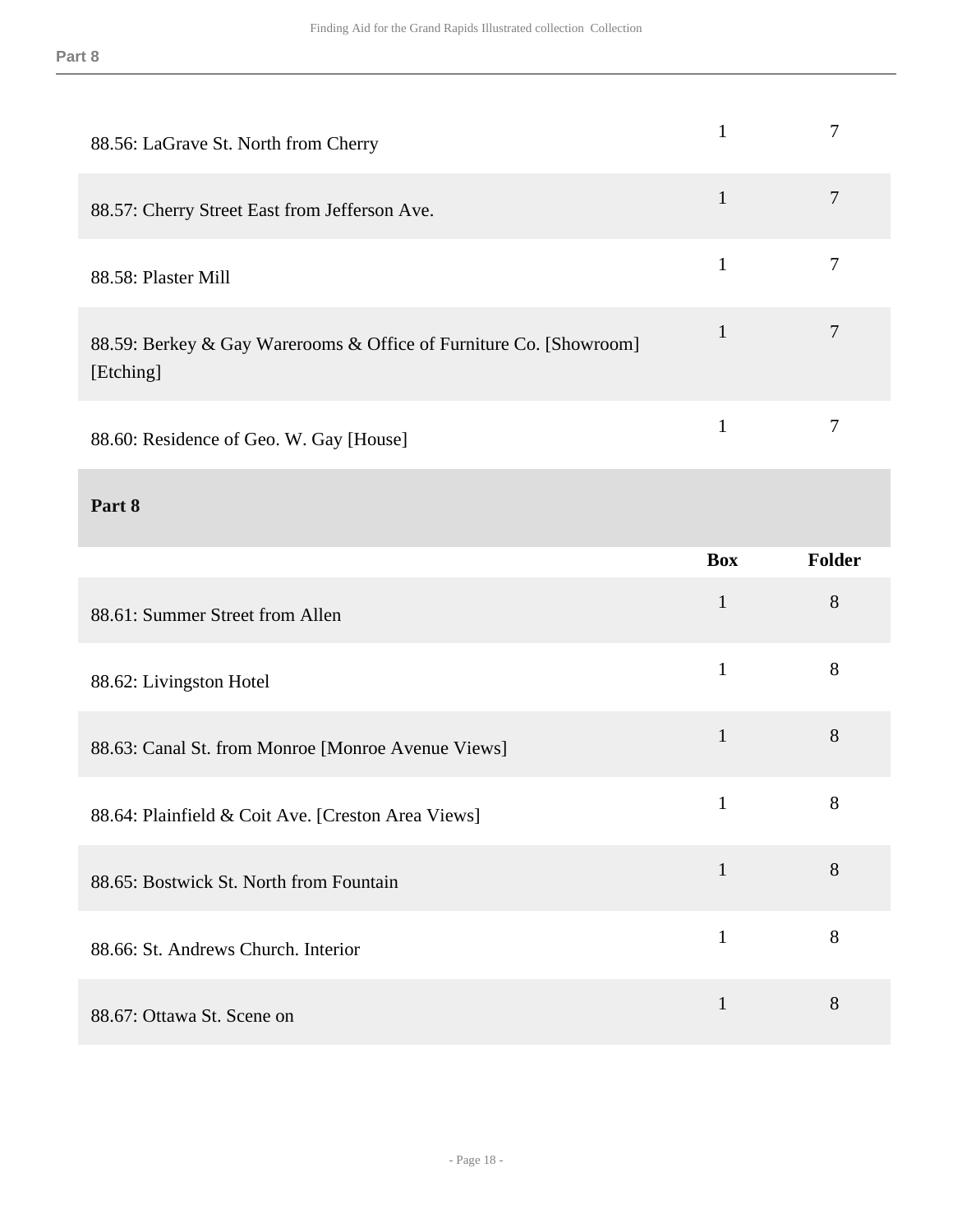| 88.68: Clarendon Hotel                |   |
|---------------------------------------|---|
| 88.69: Residence of J.C. Holt [House] | 8 |

|                                                                                | <b>Box</b>                 | <b>Folder</b> |
|--------------------------------------------------------------------------------|----------------------------|---------------|
| 88.70: South Division St. School                                               | $\mathbf{1}$               | 9             |
| 88.71: Straight Street School                                                  | $\mathbf{1}$               | 9             |
| 88.72: South Ionia Street Views [Hawkins & Perry]                              | $\mathbf{1}$               | 9             |
| 88.73: Scene on Lyon St.                                                       | $\mathbf{1}$               | 9             |
| 88.74: Waterloo & Ellsworth Sts.[Market Street Views]                          | $\mathbf{1}$               | 9             |
| 88.75: Pearl South looking West [Grand River View]                             | $\mathbf{1}$               | 9             |
| 88.76: Water Works [Grand Rapids Pumping Station]                              | $\mathbf{1}$               | 9             |
| 88.77: Cable Road [Valley City Street & Cable Co. Power House]                 | $\mathbf{1}$               | 9             |
| 88.78: Widdicomb William House                                                 | $\mathbf{1}$               | 9             |
| Duplicate set NOTE: Bound copy with copy negative numbers kept<br>in Archives. | <b>Box</b><br>$\mathbf{1}$ | Folder<br>10  |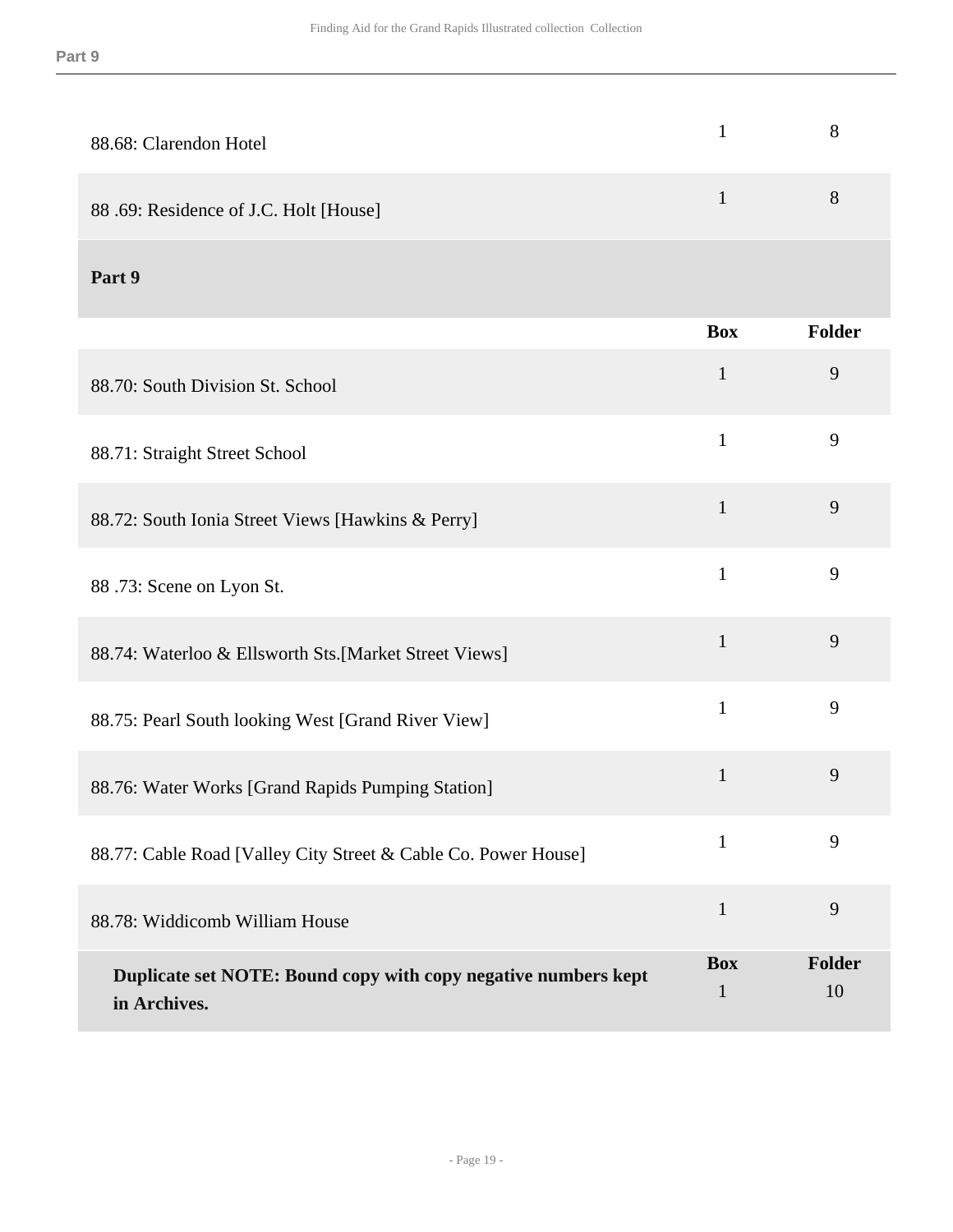| <b>Bound volume</b> | <b>Box</b> |
|---------------------|------------|
|                     |            |

## <span id="page-19-0"></span>**Set 2. "Art Work of Grand Rapids Michigan", 1896 [Images 1-74]**

|                                              | <b>Box</b>     | Folder         |
|----------------------------------------------|----------------|----------------|
| 96.01: Scene on Grand River                  | $\overline{2}$ | $\mathbf{1}$   |
| 96.02: View on Canal St. [now Monroe Avenue] | $\overline{2}$ | $\mathbf{1}$   |
| 96.03: Michigan Trust Co. Building           | $\overline{2}$ | $\mathbf{1}$   |
| 96.04: Scene on John Ball Park               | $\overline{2}$ | $\mathbf{1}$   |
| 96.05: South Ionia Avenue                    | $\overline{2}$ | $\mathbf{1}$   |
| 96.06: Scene on Madison Avenue               | $\overline{2}$ | $\mathbf{1}$   |
| 96.07: [Michigan] Masonic Home               | $\overline{2}$ | $\mathbf{1}$   |
| Part 2                                       |                |                |
|                                              | <b>Box</b>     | Folder         |
| 96.08: [Grand Rapids] City Hall              | $\overline{2}$ | $\overline{2}$ |

| 96.09: Campau Square |  |
|----------------------|--|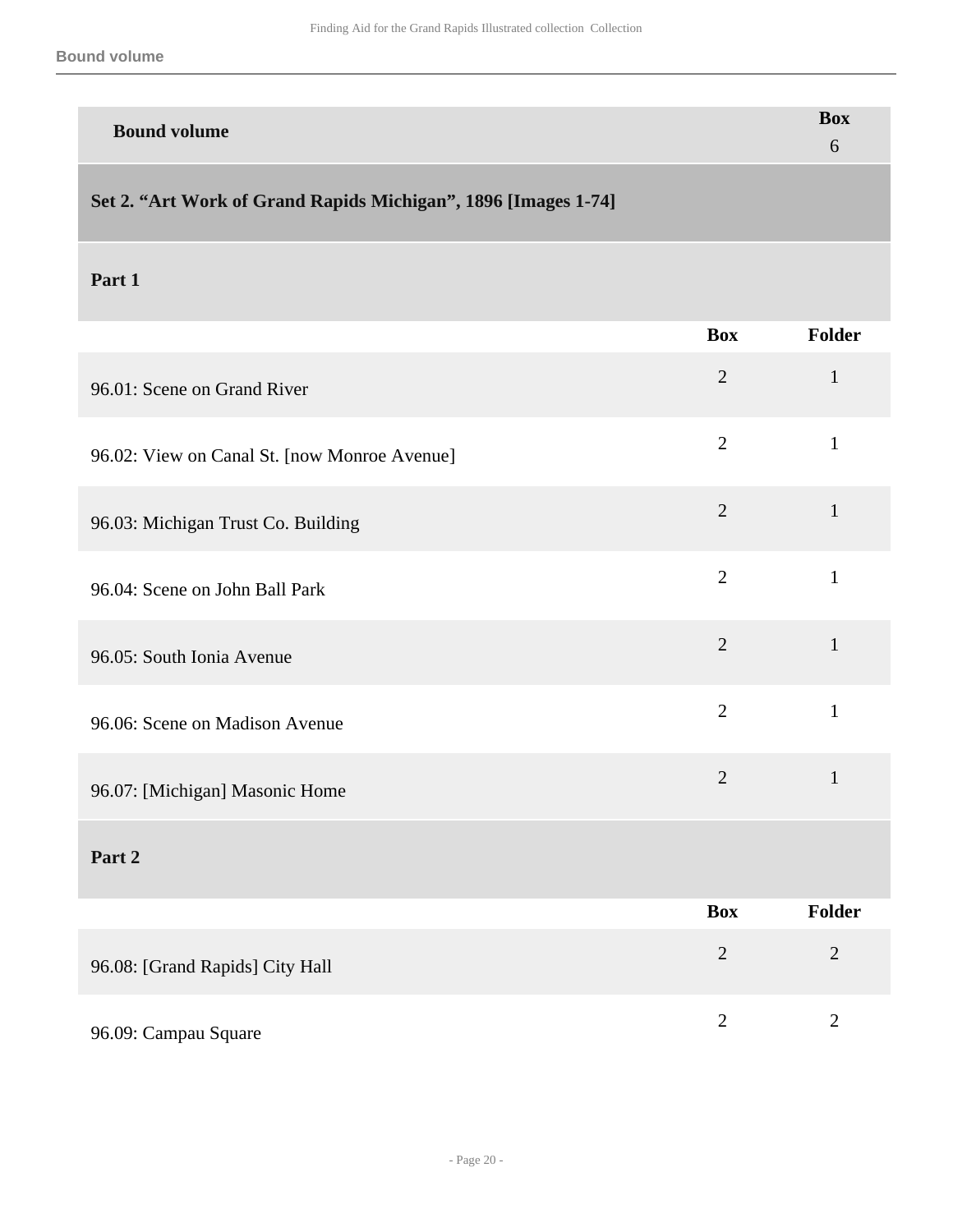| 96.10: Scene on Grand River                            | $\overline{2}$ | $\overline{2}$ |
|--------------------------------------------------------|----------------|----------------|
| 96.11: Westminster Presbyterian Church                 | $\overline{2}$ | $\overline{2}$ |
| 96.12: Fountain Street Baptist Church                  | $\overline{2}$ | $\overline{2}$ |
| 96.13: Fountain in Fulton St. Park [Veterans Park]     | $\overline{2}$ | $\overline{2}$ |
| 96.14: View at Reeds Lake                              | $\overline{2}$ | $\overline{2}$ |
| Part 3                                                 |                |                |
|                                                        | <b>Box</b>     | <b>Folder</b>  |
|                                                        |                |                |
| 96.15: Wonderly Building [Campau Square Views]         | $\overline{2}$ | 3              |
| 96.16: Views in Lincoln Park                           | $\overline{2}$ | 3              |
| 96.17: Views of Factories along [Grand] River [East S] | $\overline{2}$ | $\overline{3}$ |
| 96.18: Views of Factories along [Grand] River [East N] | $\overline{2}$ | 3              |
| 96.19: [All Souls] Universalist Church                 | $\overline{2}$ | 3              |
| 96.20: Aldrich Memorial Deaconess Home                 | $\overline{2}$ | 3              |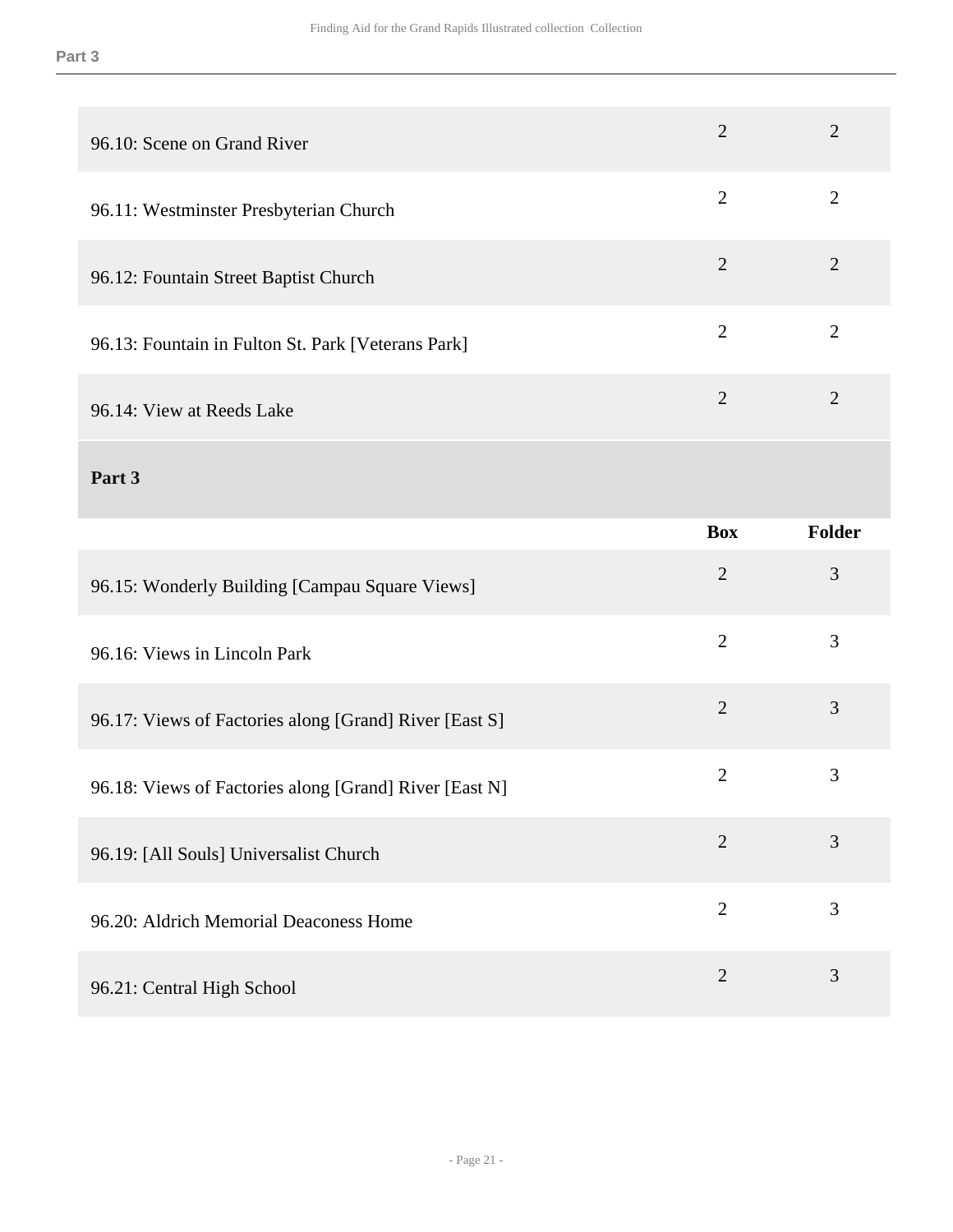| 96.22: Pythian Temple [Ashton Building]                 | $\overline{2}$ | 3              |
|---------------------------------------------------------|----------------|----------------|
| Part 4                                                  |                |                |
|                                                         | <b>Box</b>     | Folder         |
| 96.23: Court House [Kent County Building]               | $\overline{2}$ | $\overline{4}$ |
| 96.24: Michigan Soldiers' Home [Veterans Facility]      | $\mathbf{2}$   | $\overline{4}$ |
| 96.25: Residence of M.Shanahan House                    | $\overline{2}$ | $\overline{4}$ |
| 96.26: Residence of D.M. Amberg House                   | $\overline{2}$ | $\overline{4}$ |
| 96.27: Scenes on E. Fulton St.                          | $\overline{2}$ | $\overline{4}$ |
| 96.28: Scenes on E. Fulton St.                          | $\overline{2}$ | $\overline{4}$ |
| 96.29: Union Benevolent Assoc. Home & [U.B.A.] Hospital | $\overline{2}$ | $\overline{4}$ |
| 96.30: Madison Avenue School                            | $\overline{2}$ | 4              |
| 96.31: Widdicomb Street School                          | $\overline{2}$ | $\overline{4}$ |
| Part 5                                                  |                |                |
|                                                         | <b>Box</b>     | <b>Folder</b>  |
| 96.32: Scene in John Ball Park                          | $\mathbf{2}$   | 5              |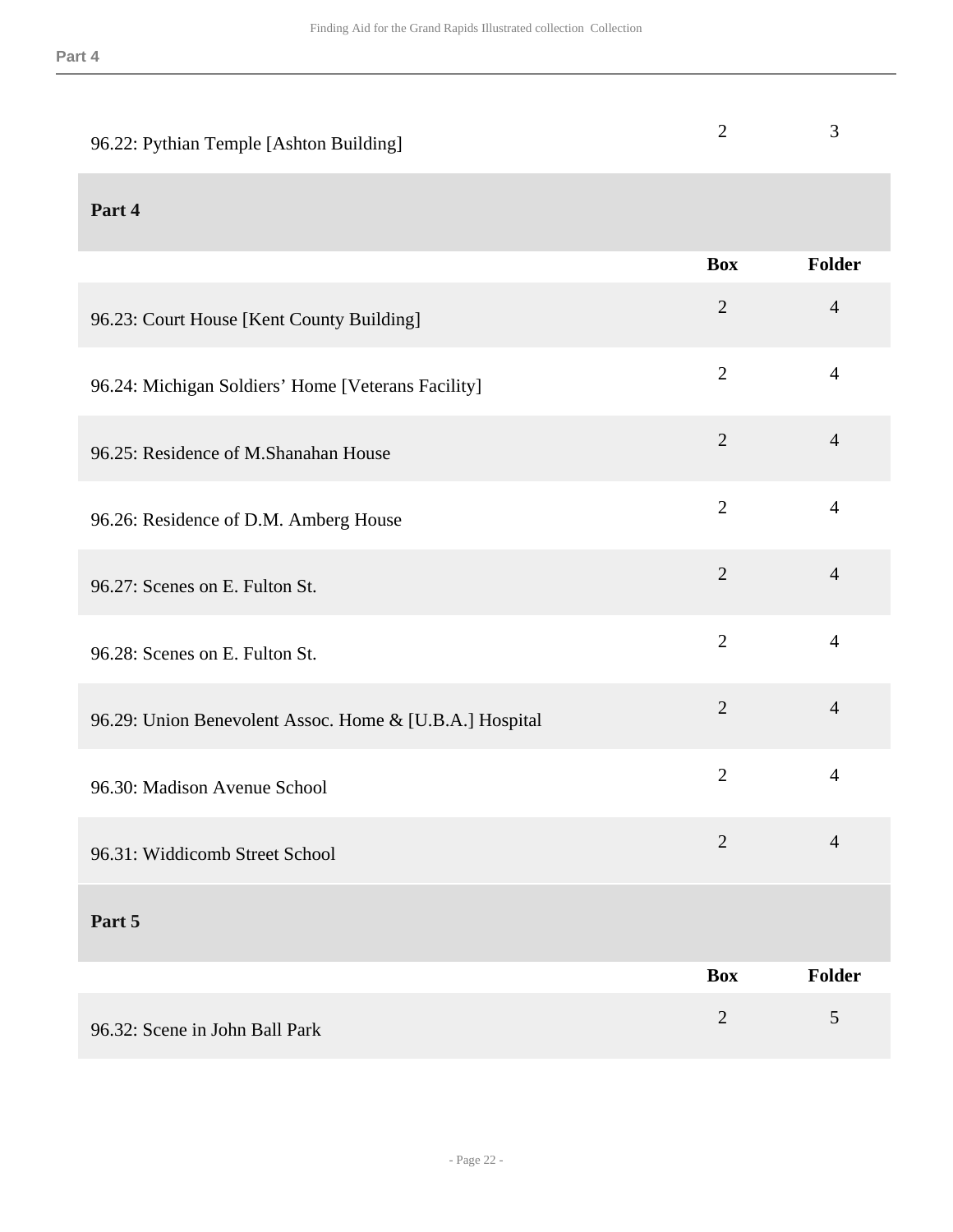| 96.33: Young Men's Christian Assoc. [YMCA]           | $\overline{2}$ | 5      |
|------------------------------------------------------|----------------|--------|
| 96.34: Residence of Charles Fox [House]              | $\overline{2}$ | 5      |
| 96.35: Residence of Henry Spring [House]             | $\overline{2}$ | 5      |
| 96.36: View on Madison Avenue                        | $\overline{2}$ | 5      |
| 96.37: Scene on Morris Avenue                        | $\overline{2}$ | 5      |
| 96.38: Houseman Block                                | $\overline{2}$ | 5      |
| 96.39: Morton House (hotel)                          | $\overline{2}$ | 5      |
| 96.40: Lakeside Club, Reed's Lake                    | $\overline{2}$ | 5      |
| Part 6                                               |                |        |
|                                                      | <b>Box</b>     | Folder |
| 96.41: Butterworth Hospital, formerly St. Mark's     | $\overline{2}$ | 6      |
| 96.42: Monroe St. [Monroe Center Views]              | $\overline{2}$ | 6      |
| 96.43: Grace Episcopal Church                        | $\overline{2}$ | $6\,$  |
| 96.44: Home for the Aged(Little Sisters of the Poor) | $\mathbf{2}$   | 6      |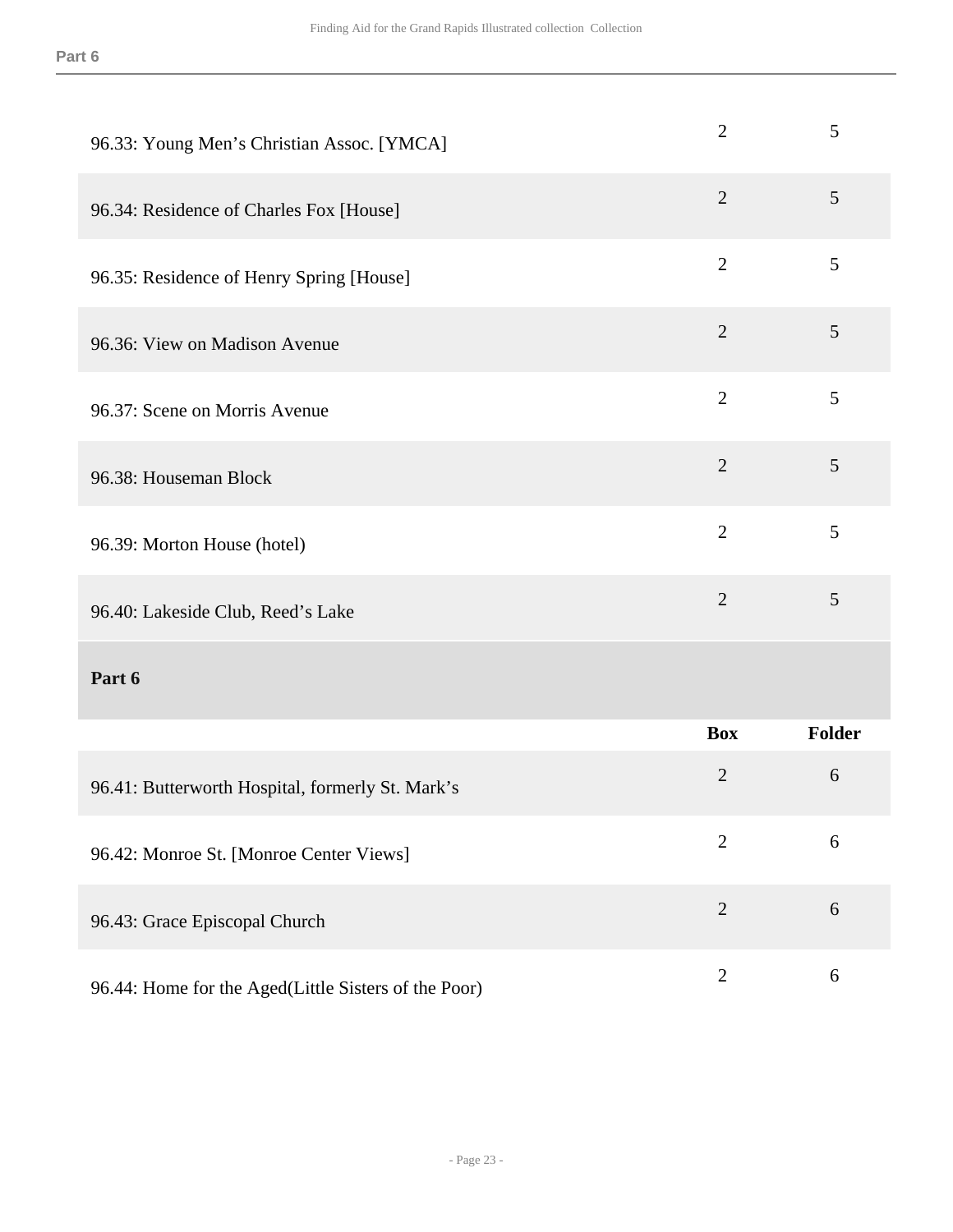| 96.45: Arch in John Ball Park.                                                                        | $\overline{2}$ | 6                |
|-------------------------------------------------------------------------------------------------------|----------------|------------------|
| 96.46: Residences on College Avenue                                                                   | $\overline{2}$ | 6                |
| 96.47: Kent County Jail                                                                               | $\overline{2}$ | 6                |
| Part 7                                                                                                |                |                  |
|                                                                                                       | <b>Box</b>     | <b>Folder</b>    |
| 96.48: Fox Building                                                                                   | $\overline{2}$ | 7                |
| 96.49: View on Canal St. [now Monroe Avenue]                                                          | $\overline{2}$ | $\overline{7}$   |
| 96.50: Residence of S.M.Lemon House]                                                                  | $\overline{2}$ | $\tau$           |
| 96.51: Residence of John J. Belknap [House]                                                           | $\overline{2}$ | $\overline{7}$   |
| 96.52: Leonard Building                                                                               | $\overline{2}$ | $\tau$           |
| 96.53: Berkey & Gay Furniture Company. Neg. 4450a [Alexander Dodds<br>Special Machinery at far left.] | $\overline{2}$ | $\tau$           |
| 96.54: Residences on College Avenue. Neg. 4450b                                                       | $\overline{2}$ | $\boldsymbol{7}$ |
| 96.55: Grand Rapids Gas Light Co.                                                                     | $\overline{2}$ | $\overline{7}$   |
| 96.56: Water Works [Grand Rapids Pumping Works]                                                       | $\overline{2}$ | $\boldsymbol{7}$ |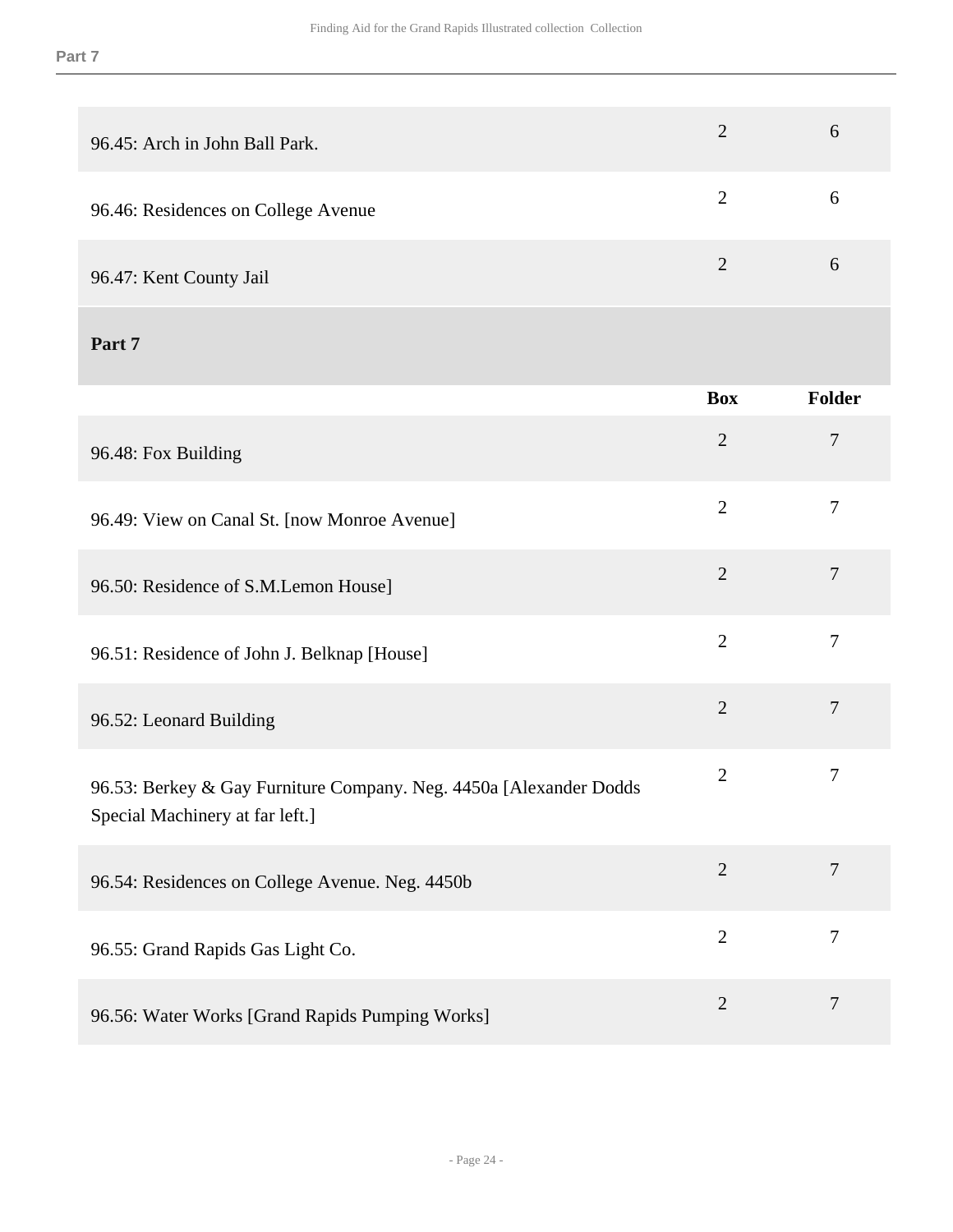|                                                       | <b>Box</b>     | <b>Folder</b> |
|-------------------------------------------------------|----------------|---------------|
| 96.57: Crescent St. Park                              | $\overline{2}$ | 8             |
| 96.58: Oriel Cabinet Company                          | $\overline{2}$ | 8             |
| 96.59: Residence of P.C. Campbell [House]             | $\overline{2}$ | 8             |
| 96.60: Residence of C.M. Heald House]                 | $\overline{2}$ | 8             |
| 96.61: St. John's Orphans' Asylum                     | $\overline{2}$ | 8             |
| 96.62: Women's [Ladies]Literary Society               | $\overline{2}$ | $8\,$         |
| 96.63: German Evangelical [Immanuel] Lutheran Church  | $\mathbf{2}$   | 8             |
| 96.64: Second Street Methodist Episcopal Church       | $\overline{2}$ | $8\,$         |
| 96.65: Residences on Terrace Avenue [Prospect Avenue] | $\overline{2}$ | 8             |
| 96.66: Residences on Terrace Avenue [Prospect Avenue] | $\overline{2}$ | 8             |
| Part 9                                                |                |               |
|                                                       | <b>Box</b>     | <b>Folder</b> |
| 96.67: Views on Grand River below Soldiers' Home      | $\overline{2}$ | 9             |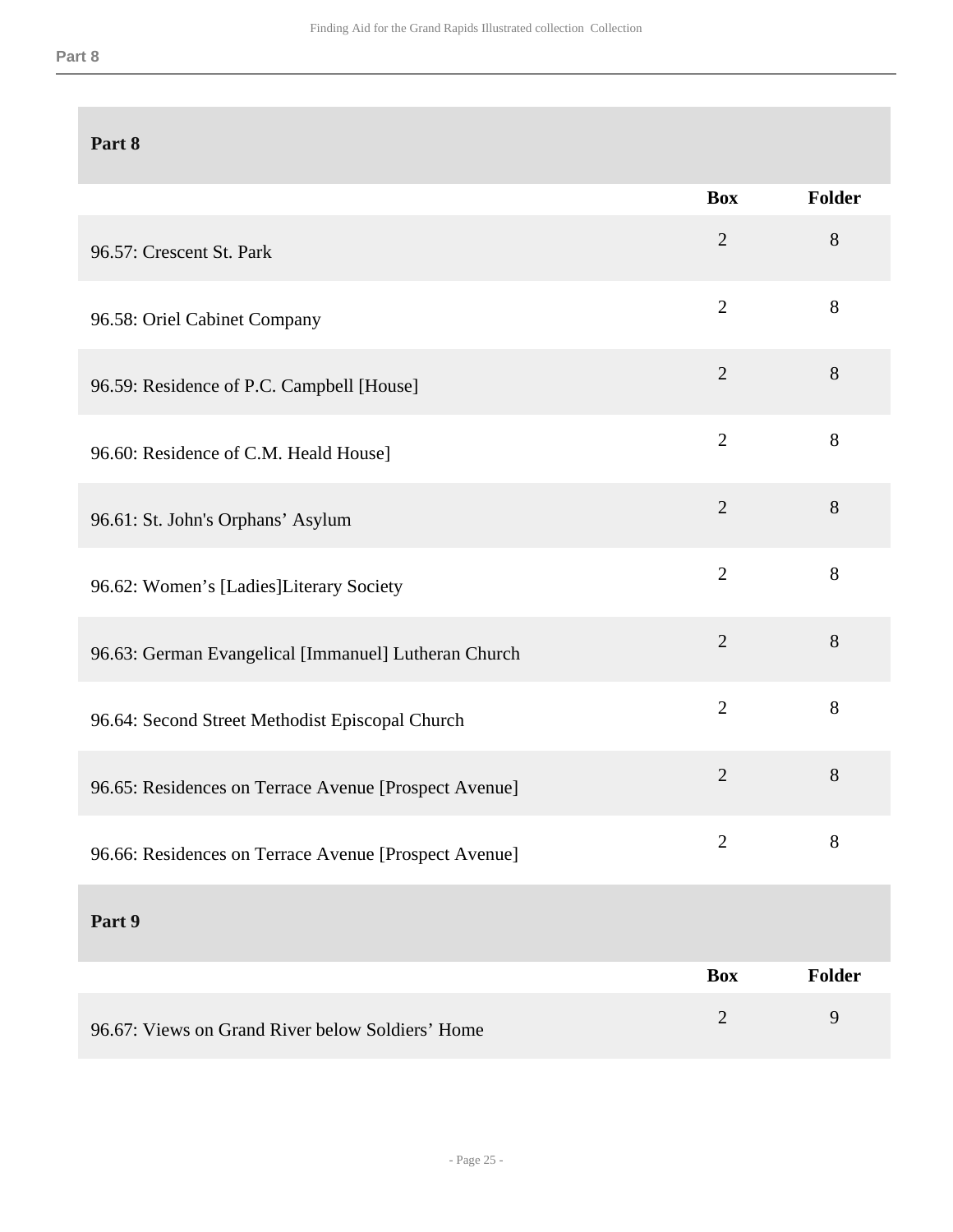<span id="page-25-0"></span>

| 96.68: Peninsular Club                                                                                                                      | $\overline{2}$ | 9               |
|---------------------------------------------------------------------------------------------------------------------------------------------|----------------|-----------------|
| 96.69: Holland Theological Seminary [Calvin College]                                                                                        | $\overline{2}$ | 9               |
| 96.70: Phoenix Furniture Company.                                                                                                           | $\overline{2}$ | 9               |
| 96.71: West Bridge Street. Neg. #4448. [W.P. Wolf & Co. Druggists. At<br>017 Bridge]                                                        | $\overline{2}$ | 9               |
| 96.72: Residence on S. Lafayette Avenue                                                                                                     | $\overline{2}$ | 9               |
| 96.73: View on Washington Avenue                                                                                                            | $\overline{2}$ | 9               |
|                                                                                                                                             |                |                 |
| 96.74: [Baker Furniture Company] Michigan Chair Co. Neg. 4451. [Shows<br>Stickley Fancy Chair down the street. Fire hydrant. P.J. Klingman] | $\overline{2}$ | 9               |
| Set 3. "Grand Rapids Then and Now," 1988 (book)                                                                                             |                | <b>Box</b><br>3 |
| <b>Grand Rapids Then and Now Index, 1988</b>                                                                                                |                |                 |
| 01: Ionia Street Views                                                                                                                      |                |                 |
| 01: Ionia Street Views                                                                                                                      |                |                 |
| 02: Ionia Street Views                                                                                                                      |                |                 |
| 02: Ionia Street Views                                                                                                                      |                |                 |
| 03: O-Wash-Ta-Nong Boat Club Building                                                                                                       |                |                 |
| 03: Ionia and Louis Views                                                                                                                   |                |                 |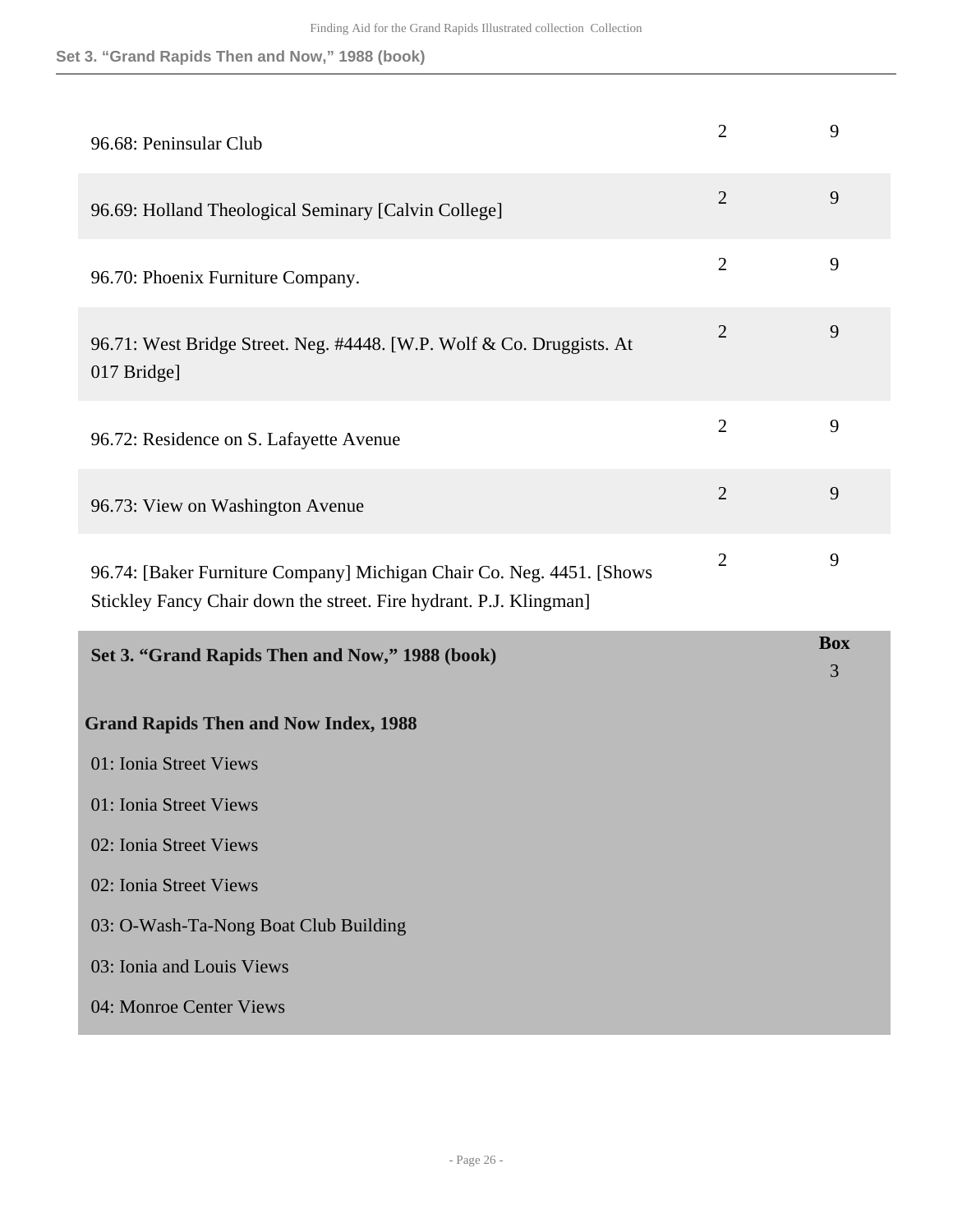- 04: Monroe Center Views
- 05: St. Mark's Episcopal Church
- 05: St. Mark's Episcopal Church
- 06: United States Federal Building
- 06: Grand Rapids Art Museum
- 07: Crescent Park
- 07: Crescent Park
- 08: Crescent Street Views
- 08: Calder Plaza
- 09: Fire Station No.4
- 09: Calder Plaza
- 10: Grand Rapids City Hall
- 10: Ottawa and Lyon Views
- 11: Ledyard Building
- 11: Ledyard Building
- 12: Houseman Building
- 12: Ottawa and Pearl Views
- 13: Peninsular Club
- 13: Peninsular Club
- 14: Ottawa Avenue Views
- 15: Widdicomb Building
- 15: Monroe Center Amphitheatre
- 16: Pantling Hotel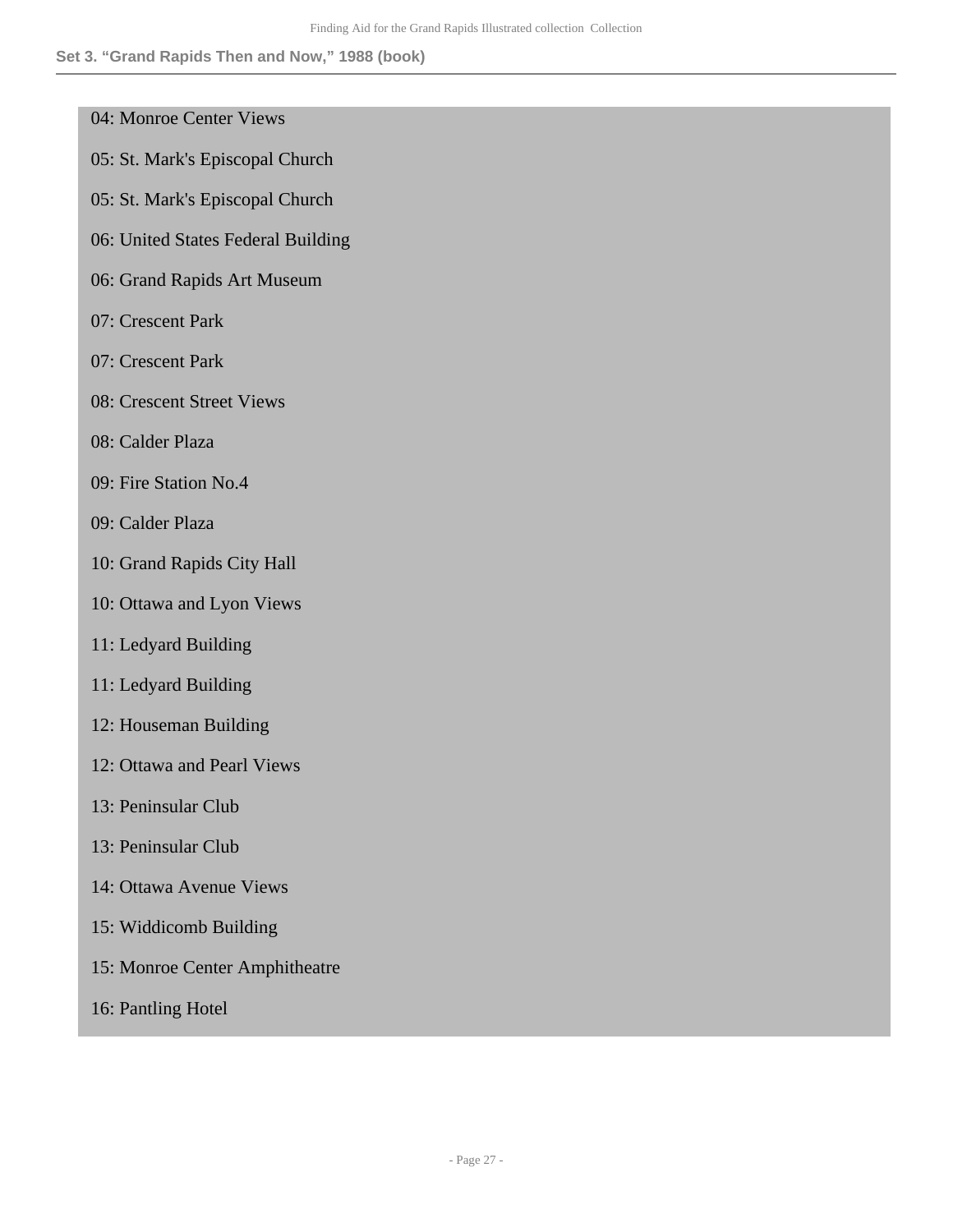- 16: Amway Grand Plaza Hotel
- 17: Monroe Avenue Views
- 17: Monroe Avenue Views
- 18: Bissell Carpet Sweeper Company
- 18: Hall of Justice
- 19: Clarendon Hotel
- 19: Olds Manor
- 20: Grand Rapids Pumping Station
- 20: Coldbrook Pumping Station
- 21: Creston Area Views
- 21: Creston Area Views
- 22: Plainfield Avenue School
- 22: Optical Supply, Inc.
- 23: Michigan Veterans Facility
- 23: Michigan Veterans Facility
- 24: Grand River Views. Dam
- 25: St. Mary's Church
- 25: St. Mary's Church
- 26: Bridge Street Views
- 26: Bridge Street Views
- 27: Bridge Street Views
- 27: Bridge Street Views
- 28: Stocking Street Views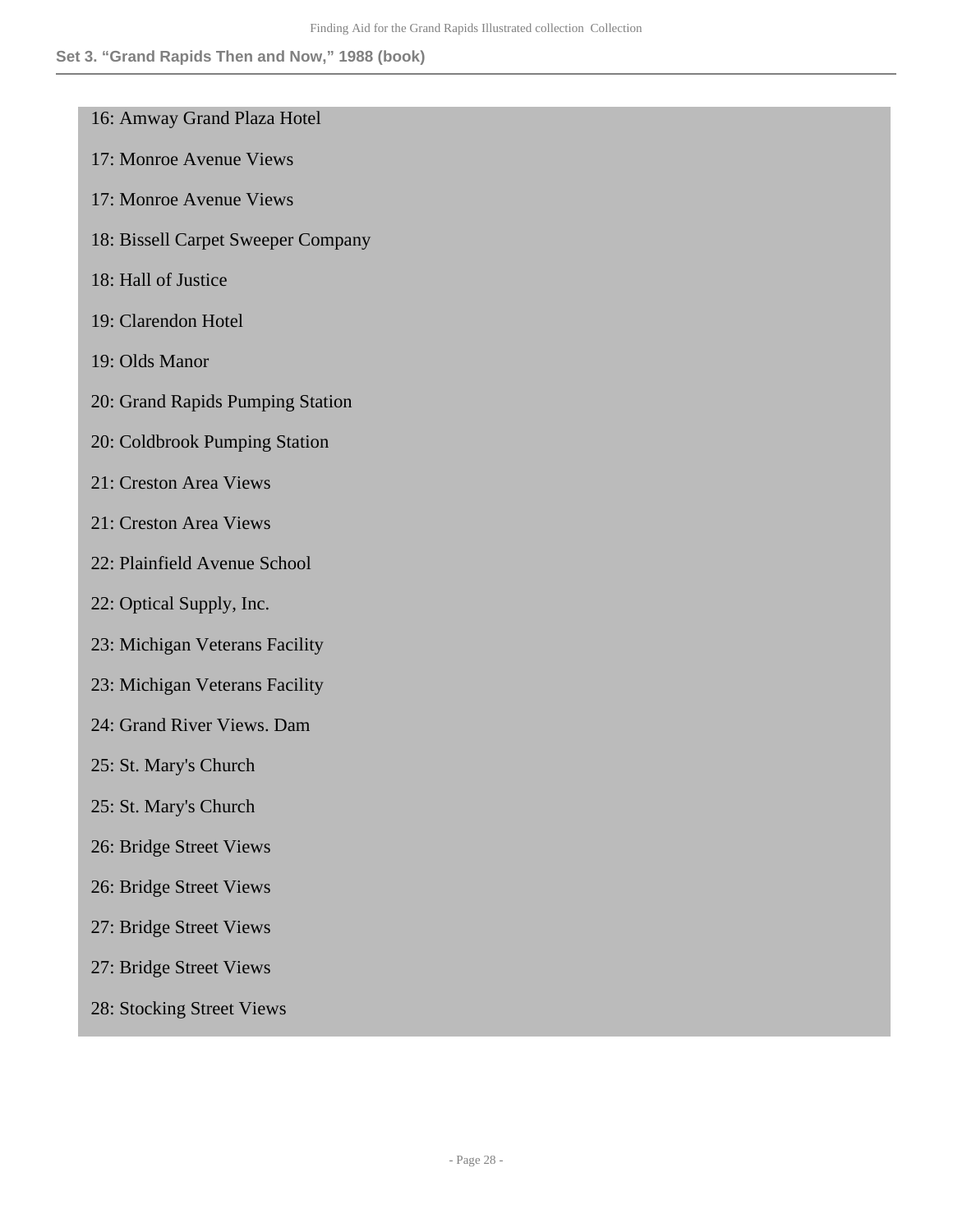- 28: Stocking Street Views
- 29: Summer Street Views
- 29: Summer Street Views
- 30: Phoenix Furniture Company\*
- 30: Stow & Davis Company
- 31: Straight Street School
- 31: Straight and Watson Views
- 32: Grand River Views
- 32: Grand River Views
- 33: Grand River Views
- 33: Ah-Nab-Awen Bicentennial Park
- 34: Pearl Street Bridge
- 34: Pearl Street Bridge
- 35: Grand River Views
- 35: Grand River Views
- 36: Grand River Views
- 36: Grand River Views
- 37: Grand River Views
- 37: Grand River Views
- 38: Kent County Jail
- 38: Oldtown Riverfront Building
- 39: Grand River Views
- 39: Grand River Views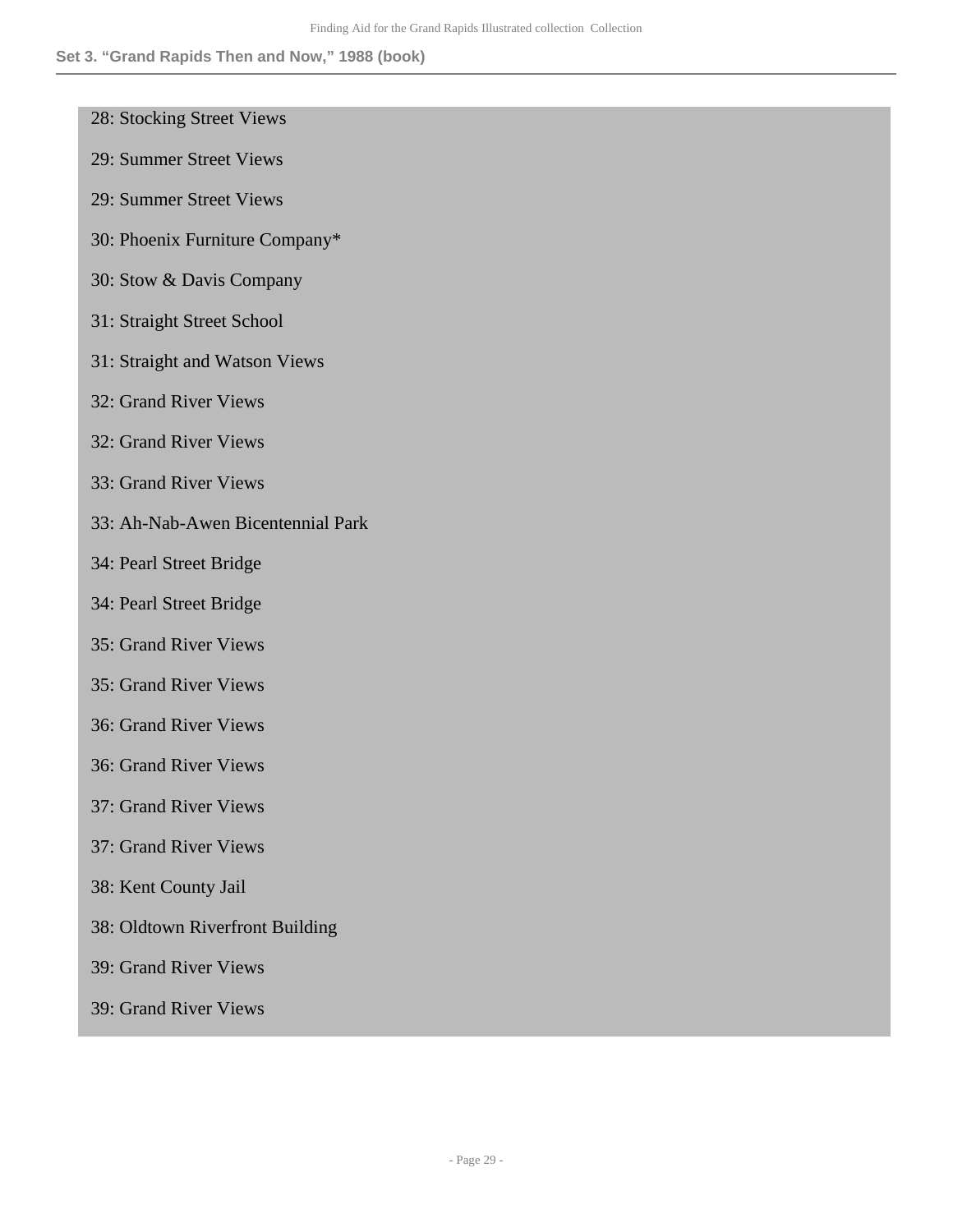- 40: Monroe Center Views
- 40: Monroe Center Views
- 41: Livingston Hotel
- 41: Junior Achievement Building
- 42: South Division Avenue School
- 42: Guiding Light Mission
- 43: South Division Views
- 43: South Division Views
- 44: LaGrave Avenue Views
- 44: LaGrave Avenue Views
- 45: Cherry Street Views
- 45: Cherry Street Views
- 46: Washington and State Views
- 46: Washington and State Views
- 47: Westminster Presbyterian Church
- 47: Westminster Presbyterian Church
- 48: Ladies Literary Club
- 48: Ladies Literary Club
- 49: Bostwick Street Views
- 49: Bostwick Street Views
- 50: Veterans Park
- 50: Veterans Park
- 51: Jefferson Avenue Views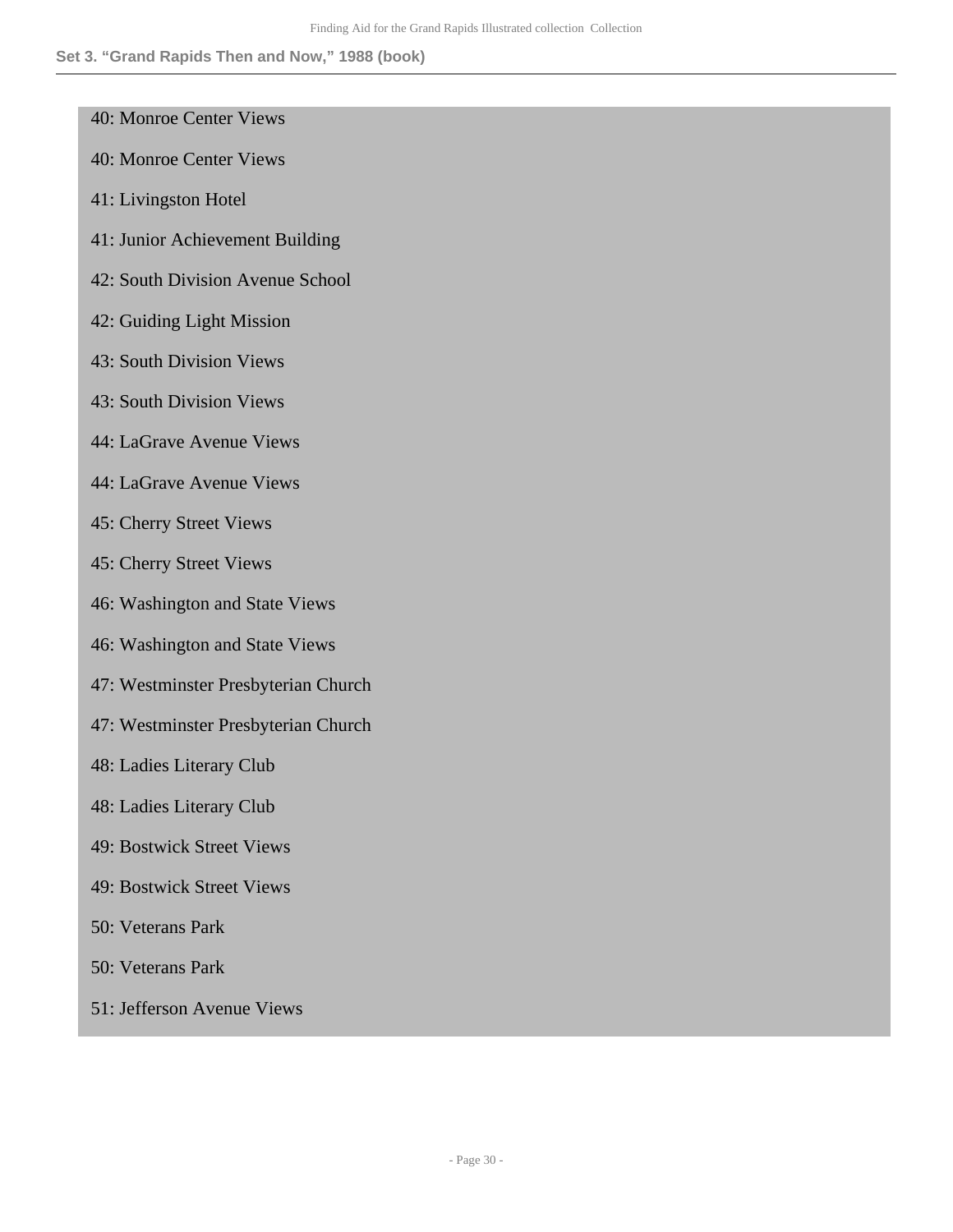- 51: Jefferson Avenue Views
- 52: Fulton Street Views
- 52: Fulton Street Views
- 53: Lafayette Avenue Views
- 53: Lafayette Avenue Views
- 54: Widdicomb, Harry House\*
- 54: Davenport College
- 55: Gay House
- 55: Gay House
- 56: O-Wash-Ta-Nong Boat Clubhouse
- 56: Reeds Lake
- 57: Reeds Lake
- 57: Reeds Lake
- 58: Valley City Street & Cable Co. Power House
- 58: Lyon Street Views
- 59: U.B.A. Hospital
- 59: Fountain School
- 60: Lyon Street Views
- 60: Lyon Street Views
- 61: Central High School
- 61: Grand Rapids Junior College. Learning Center
- 62: Grand Rapids Views
- 62: Grand Rapids Views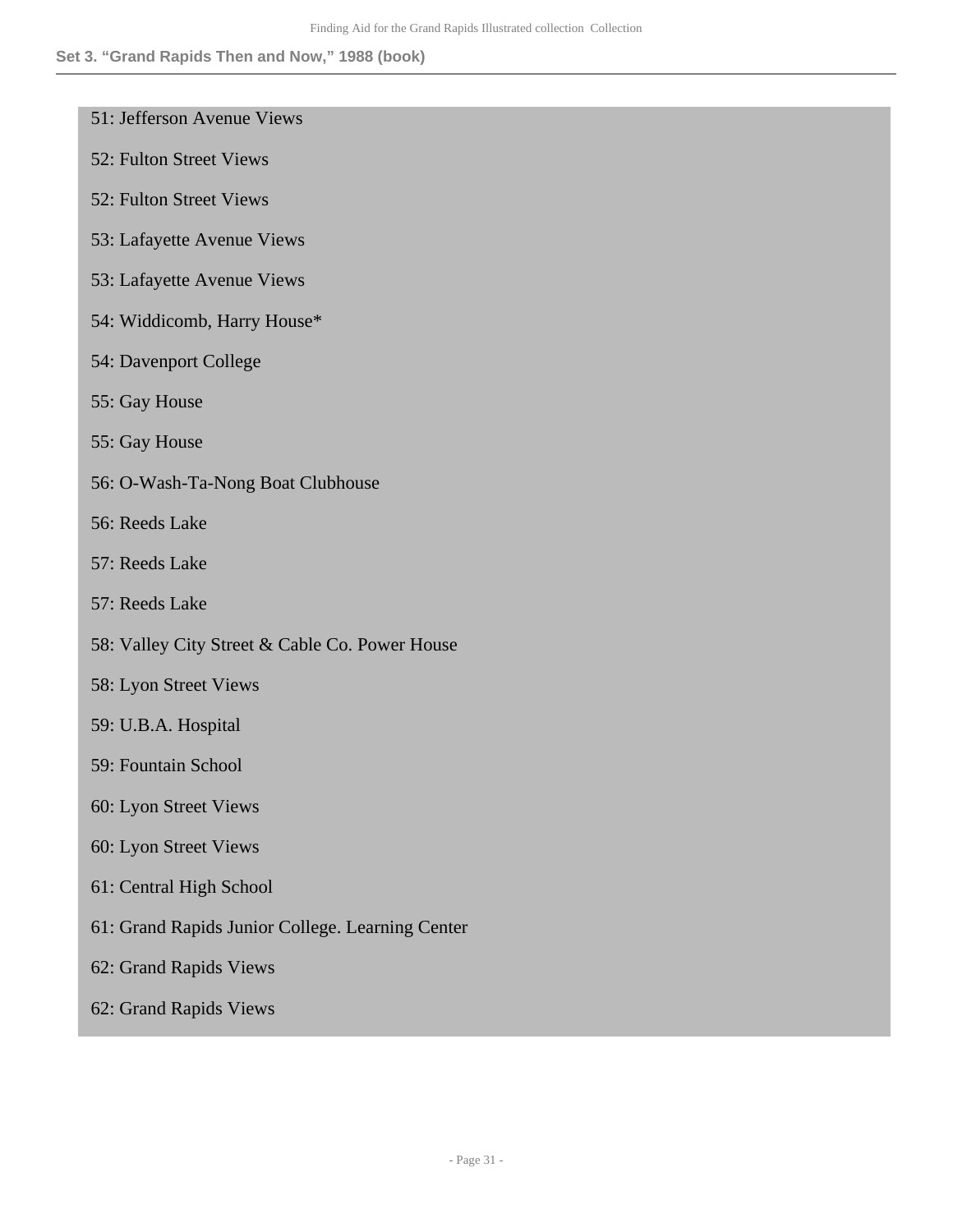## <span id="page-31-0"></span>\*views not from Grand Rapids Illustrated, 1888

|                                                                                              | <b>Box</b>     | <b>Folder</b>  |
|----------------------------------------------------------------------------------------------|----------------|----------------|
| Ah-Nab-Awen Bicentennial Park, 1988                                                          | $\overline{4}$ | $\mathbf{1}$   |
| Amway Grand Plaza Hotel, 1988                                                                | $\overline{4}$ | $\overline{2}$ |
| Berkey & Gay Showroom, 1888                                                                  | $\overline{4}$ | 3              |
| <b>Bissell Carpet Sweeper Company, 1888</b>                                                  | $\overline{4}$ | $\overline{4}$ |
| Bostwick Avenue Views, 1888, 1988                                                            | $\overline{4}$ | 5              |
| Bridge Street View, 1888, 1988                                                               | $\overline{4}$ | 6              |
| Ottawa Street views, opposite Calder Plaza; 1988.                                            | $\overline{4}$ | $\overline{7}$ |
| Holland Theological Seminary, now Calvin College, 1896                                       | $\overline{4}$ | 8              |
| Wonderly Building at Campau Square, 1896                                                     | $\overline{4}$ | 9              |
| High School Building, also known as Grand Rapids High School or<br>Central High School, 1888 | $\overline{4}$ | 10             |
| Cherry Street East from Jefferson Ave, 1888, 1988                                            | $\overline{4}$ | 11             |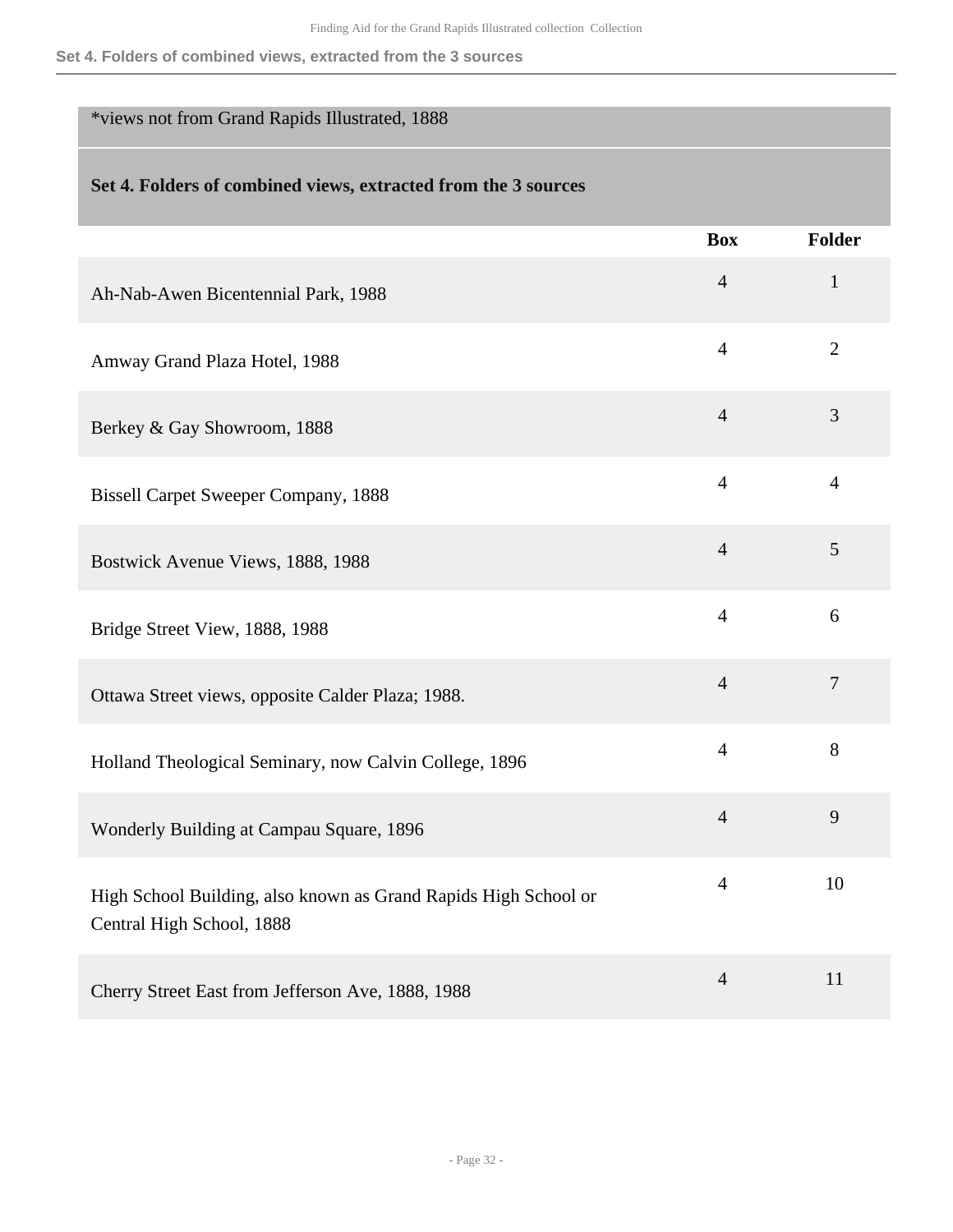| Clarendon Hotel, later site of Rowe Hotel, 1888        | $\overline{4}$ | 12 |
|--------------------------------------------------------|----------------|----|
| Coldbrook Pumping Station, 1988                        | $\overline{4}$ | 13 |
| Crescent Park, 1888, 1896                              | $\overline{4}$ | 14 |
| <b>Crescent Street Views, 1888</b>                     | $\overline{4}$ | 15 |
| Plainfield & Coit Ave., Creston Area Views, 1888, 1988 | $\overline{4}$ | 16 |
| Davenport College; 1988.                               | $\overline{4}$ | 17 |
| Derby Hotel; 1888.                                     | $\overline{4}$ | 18 |
| Fire Station No.3; 1888.                               | $\overline{4}$ | 19 |
| Fire Station No.4; 1888.                               | $\overline{4}$ | 20 |
| Fountain School; 1988; 1896.                           | $\overline{4}$ | 21 |
| Fountain Street Baptist Church; 1896.                  | $\overline{4}$ | 22 |
| Fox House; 1896.                                       | $\overline{4}$ | 23 |
| Fulton Street Views; 1888, 1988.                       | $\overline{4}$ | 24 |
| Gay House; 1888, 1988.                                 | $\overline{4}$ | 25 |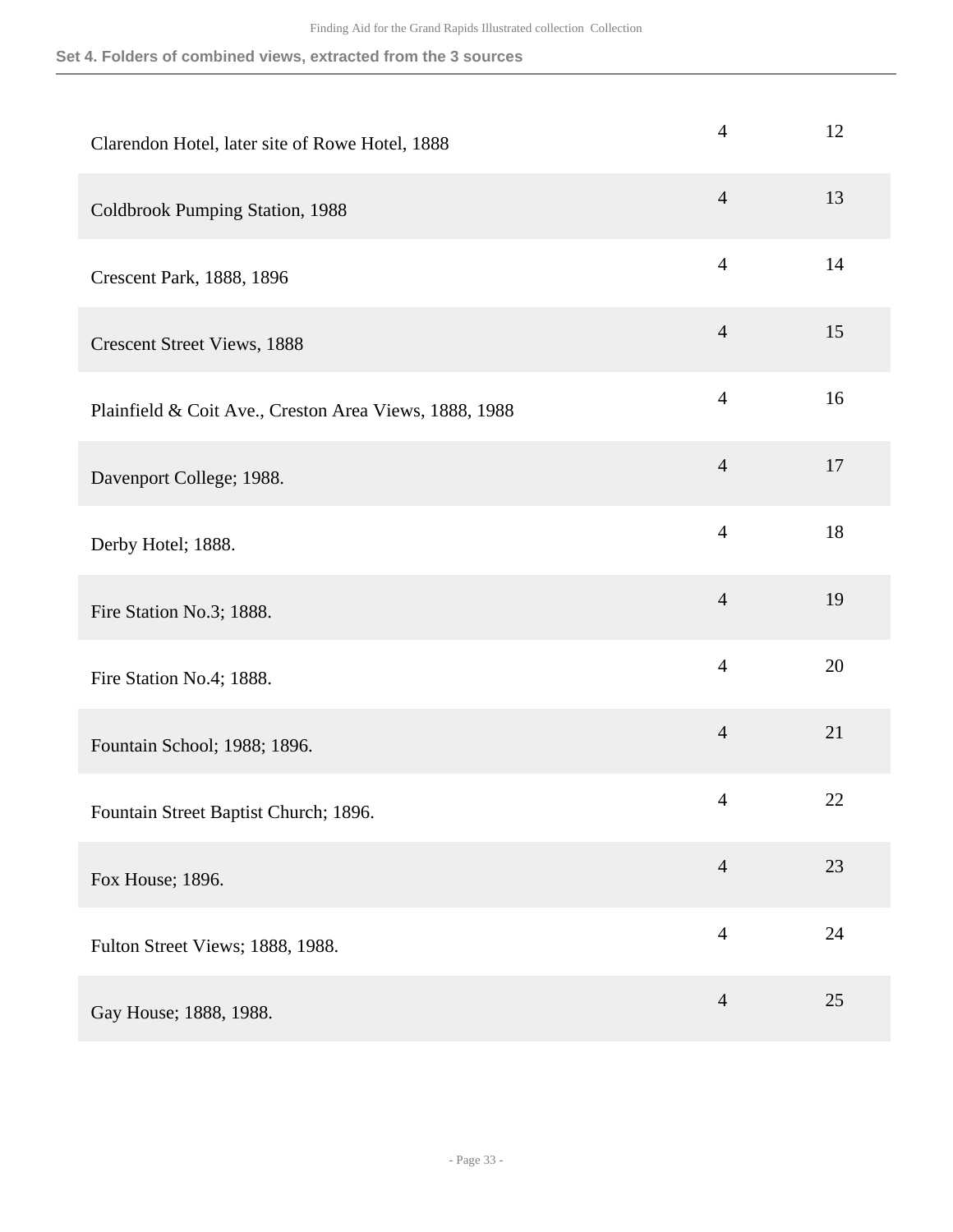| Grand Rapids Art Museum; 1988.                      | $\overline{4}$ | 26 |
|-----------------------------------------------------|----------------|----|
| Grand Rapids City Hall; 1888.                       | $\overline{4}$ | 27 |
| Grand Rapids Junior College. Learning Center; 1988. | $\overline{4}$ | 28 |
| Grand Rapids Pumping Station; 1888, 1896.           | $\overline{4}$ | 29 |
| Grand Rapids Views; 1888, 1988.                     | $\overline{4}$ | 30 |
| Grand River Views; 1888, 1896, 1988.                | $\overline{4}$ | 31 |
| Grand River Views. Dam; 1888, 1988.                 | $\overline{4}$ | 32 |
| Guiding Light Mission; 1988.                        | $\overline{4}$ | 33 |
| Hall of Justice; 1988.                              | $\overline{4}$ | 34 |
| Holt House; 1888.                                   | $\overline{4}$ | 35 |
| Houseman Building; 1888, 1896.                      | $\overline{4}$ | 36 |
| Immanuel Lutheran Church; 1896.                     | $\overline{4}$ | 37 |
| Ionia Street Views; 1888, 1988.                     | $\overline{4}$ | 38 |
| Ionia and Louis View; 1988.                         | $\overline{4}$ | 39 |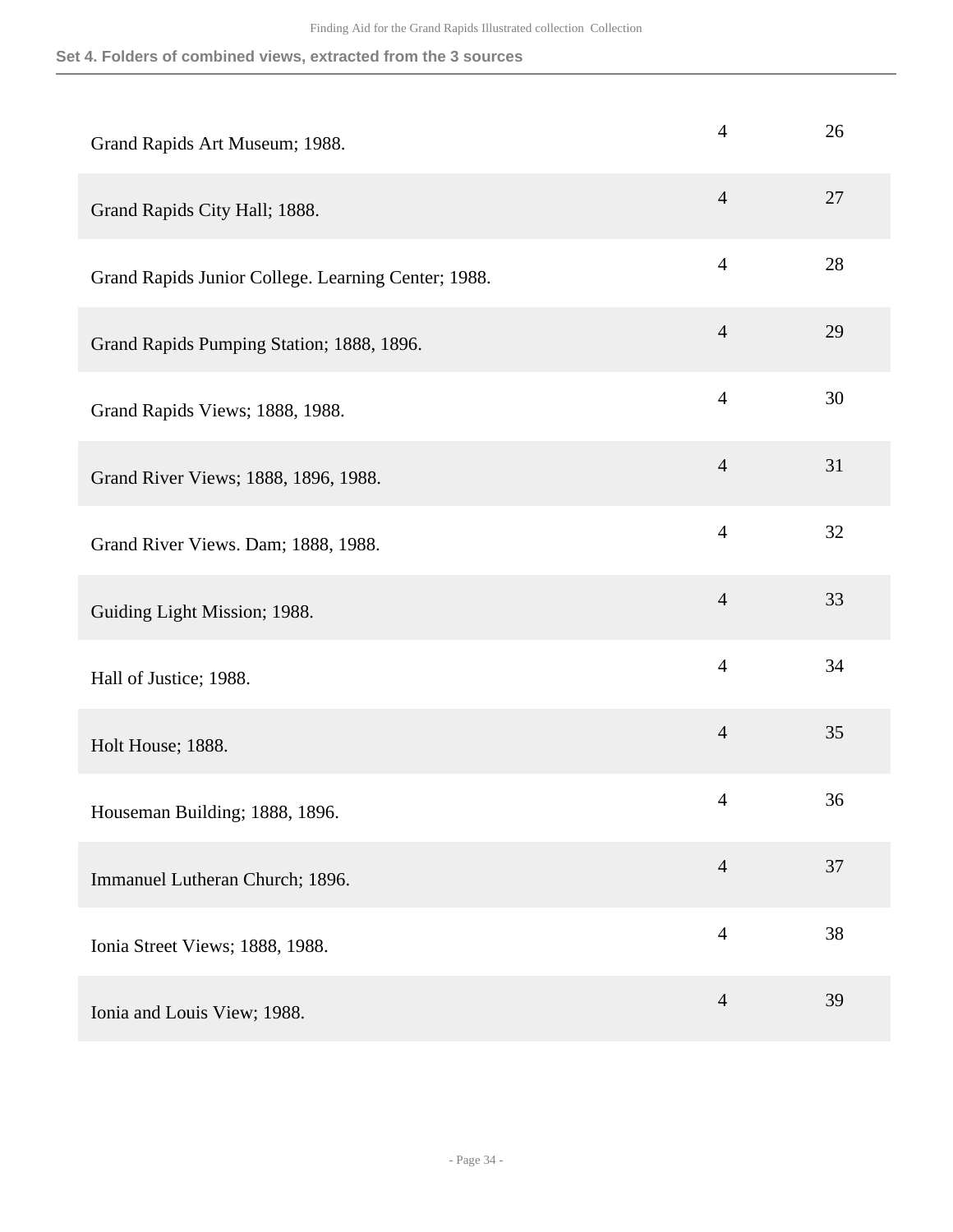| Jefferson Avenue Views; 1888, 1988.     | $\overline{4}$ | 40 |
|-----------------------------------------|----------------|----|
| John Ball Park; 1896.                   | $\overline{4}$ | 41 |
| Junior Achievement Building; 1988.      | $\overline{4}$ | 42 |
| Kent County Building; 1896.             | $\overline{4}$ | 43 |
| Kent County Jail; 1888, 1896.           | $\overline{4}$ | 44 |
| LaGrave Avenue Views; 1888, 1988.       | $\overline{4}$ | 45 |
| Ladies Literary Club; 1888, 1896, 1988. | $\overline{4}$ | 46 |
| Lafayette Avenue Views; 1888, 1988.     | $\overline{4}$ | 47 |
| Lakeside Club; 1896.                    | $\overline{4}$ | 48 |
| Ledyard Building; 1888, 1988.           | $\overline{4}$ | 49 |
| Livingston Hotel; 1888.                 | $\overline{4}$ | 50 |
| Lyon Street Views; 1888, 1896, 1988.    | $\overline{4}$ | 51 |
| Madison Avenue School; 1896.            | $\overline{4}$ | 52 |
| Madison Avenue Views; 1896.             | $\overline{4}$ | 53 |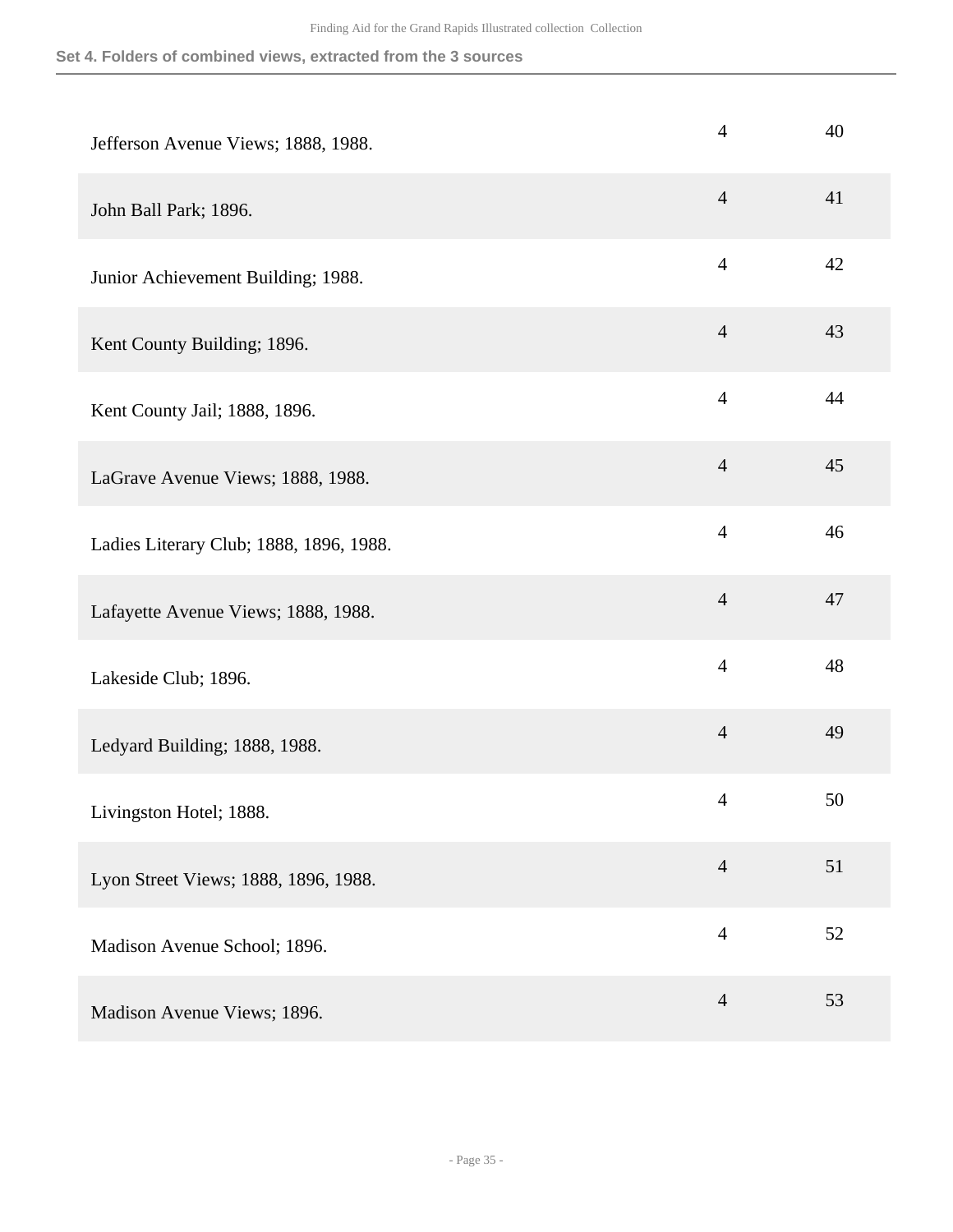| Market Street Views; 1888.              | $\overline{4}$ | 54 |
|-----------------------------------------|----------------|----|
| Michigan Veterans Facility; 1888, 1988. | $\mathfrak{S}$ | 55 |
| Monroe Avenue Views; 1888, 1896, 1988.  | 5              | 56 |
| Monroe Center Amphitheatre; 1988.       | $\mathfrak{S}$ | 57 |
| Monroe Center Views; 1888, 1896, 1988.  | 5              | 58 |
| Morris Avenue Views; 1896.              | 5              | 59 |
| O-Wash-Ta-Nong Building; 1888.          | 5              | 60 |
| O-Wash-Ta-Nong Club Boathouse; 1888.    | $\mathfrak{S}$ | 61 |
| Olds Manor; 1988.                       | 5              | 62 |
| Oldtown Riverfront Building; 1988.      | $\mathfrak{S}$ | 63 |
| Optical Supply, Inc.; 1988.             | 5              | 64 |
| Ottawa Street Views; 1888, 1988.        | $\mathfrak{S}$ | 65 |
| Ottawa and Lyon Views; 1988.            | $\mathfrak{S}$ | 66 |
| Ottawa and Pearl Views; 1988.           | 5              | 67 |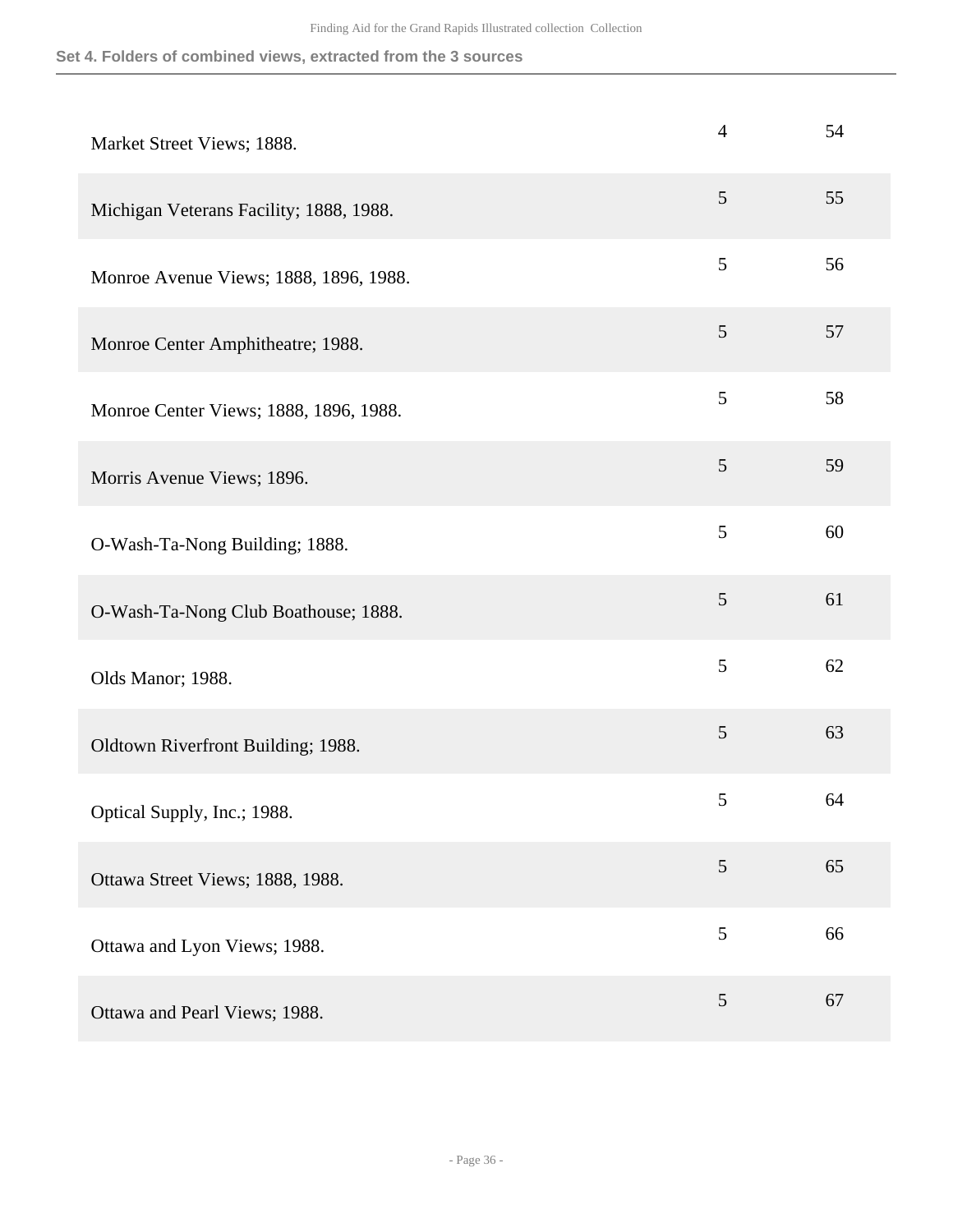| Pantlind Hotel; 1888.                           | 5              | 68 |
|-------------------------------------------------|----------------|----|
| Pearl Street Bridge; 1888, 1988.                | 5              | 69 |
| Peninsular Club; 1888, 1988.                    | 5              | 70 |
| People. Larson, Rex; 1988.                      | $\mathfrak{S}$ | 71 |
| People. VanVulpen, James; 1988.                 | 5              | 71 |
| Plainfield Avenue Views; 1888.                  | $\mathfrak{S}$ | 72 |
| Plaster Mill; 1888.                             | 5              | 73 |
| Prospect Avenue Views; 1896.                    | 5              | 74 |
| Reeds Lake; 1888, 1988.                         | 5              | 75 |
| Second Street Methodist-Episcopal Church; 1896. | $\mathfrak{S}$ | 76 |
| South Division Avenue School; 1888.             | 5              | 77 |
| South Division Avenue Views; 1888, 1896, 1988.  | 5              | 78 |
| St. Andrews Church. Interior; 1888              | 5              | 79 |
| St. James Church. Interior; 1888.               | $\mathfrak{S}$ | 80 |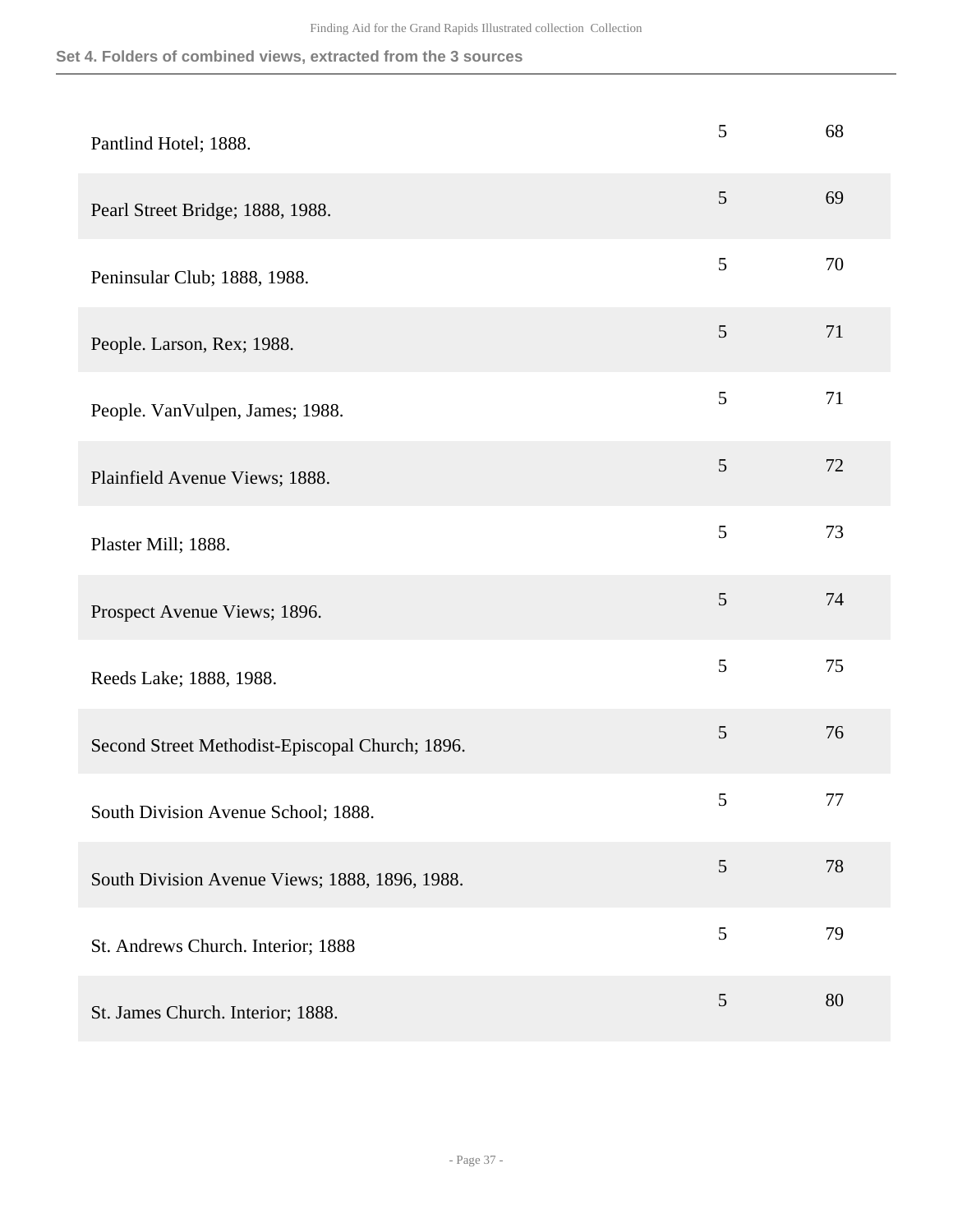| St. Mark's Episcopal Church; 1888, 1988.          | 5              | 81 |
|---------------------------------------------------|----------------|----|
| St. Mary's Church; 1888, 1988.                    | $\mathfrak{S}$ | 82 |
| Steps; 1888.                                      | $\mathfrak{S}$ | 83 |
| Stocking Street Views; 1888, 1988.                | $\mathfrak{S}$ | 84 |
| Stow & Davis Company; 1988.                       | 5              | 85 |
| Straight Street School; 1888.                     | 5              | 86 |
| Straight and Watson Views; 1988.                  | 5              | 87 |
| Summer Street Views; 1888, 1988.                  | $\mathfrak{S}$ | 88 |
| Turner Street School; 1888.                       | 5              | 89 |
| U.B.A. Hospital; 1888, 1896.                      | $\mathfrak{S}$ | 90 |
| Uhl House; 1888.                                  | 5              | 91 |
| United States Federal Building; 1888.             | 5              | 92 |
| Valley City Street & Cable Co. Power House; 1888. | 5              | 93 |
| Veterans Park; 1888, 1988.                        | $\mathfrak{S}$ | 94 |